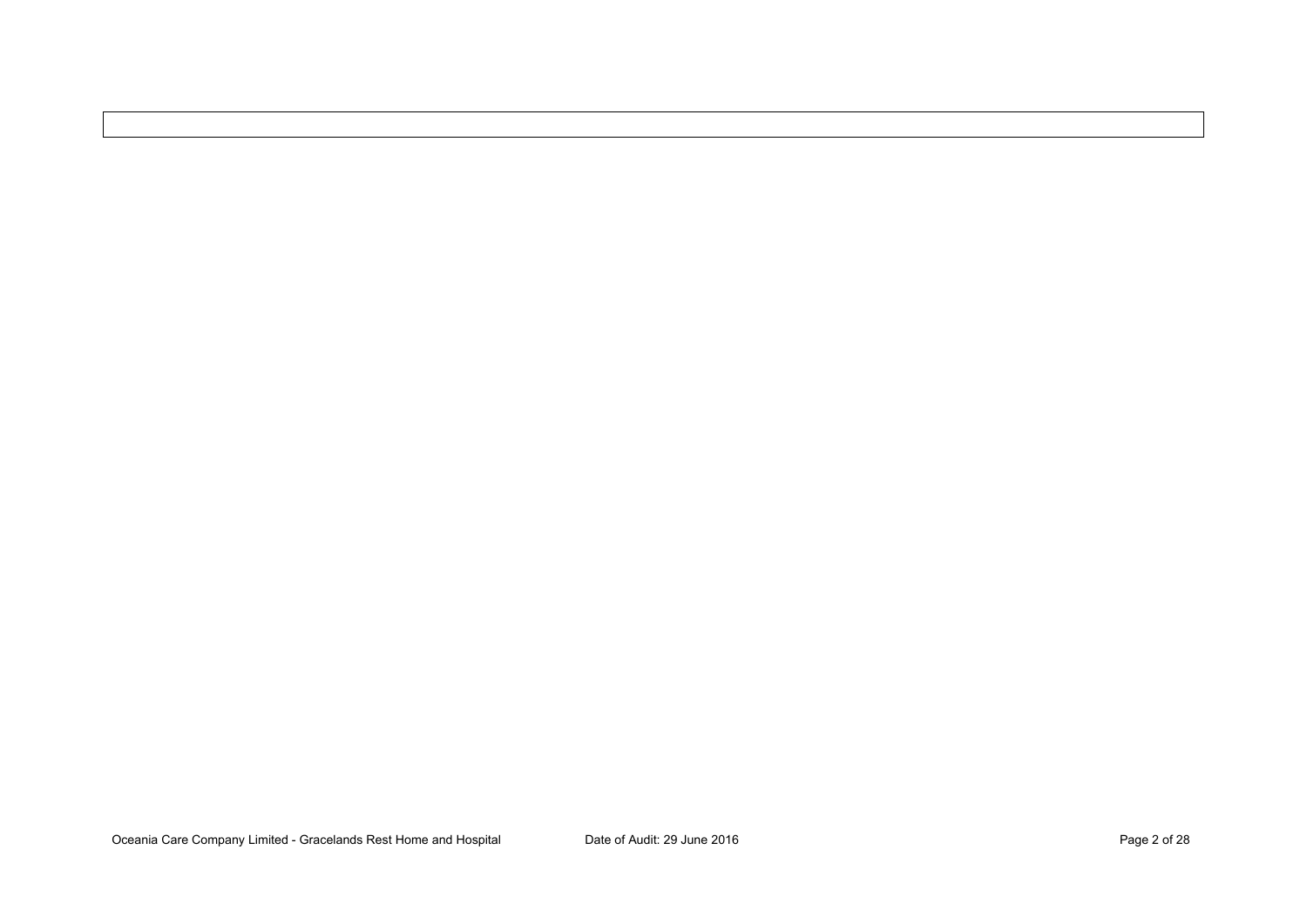## **Executive summary of the audit**

## **Introduction**

This section contains a summary of the auditors' findings for this audit. The information is grouped into the six outcome areas contained within the Health and Disability Services Standards:

- consumer rights
- organisational management
- continuum of service delivery (the provision of services)
- safe and appropriate environment
- restraint minimisation and safe practice
- infection prevention and control.

As well as auditors' written summary, indicators are included that highlight the provider's attainment against the standards in each of the outcome areas. The following table provides a key to how the indicators are arrived at.

#### **Key to the indicators**

| <b>Indicator</b> | <b>Description</b>                                                                                                                        | <b>Definition</b>                                                                       |
|------------------|-------------------------------------------------------------------------------------------------------------------------------------------|-----------------------------------------------------------------------------------------|
|                  | Includes commendable elements above the required<br>levels of performance                                                                 | All standards applicable to this service fully attained with<br>some standards exceeded |
|                  | No short falls                                                                                                                            | Standards applicable to this service fully attained                                     |
|                  | Some minor shortfalls but no major deficiencies and<br>required levels of performance seem achievable without<br>extensive extra activity | Some standards applicable to this service partially<br>attained and of low risk         |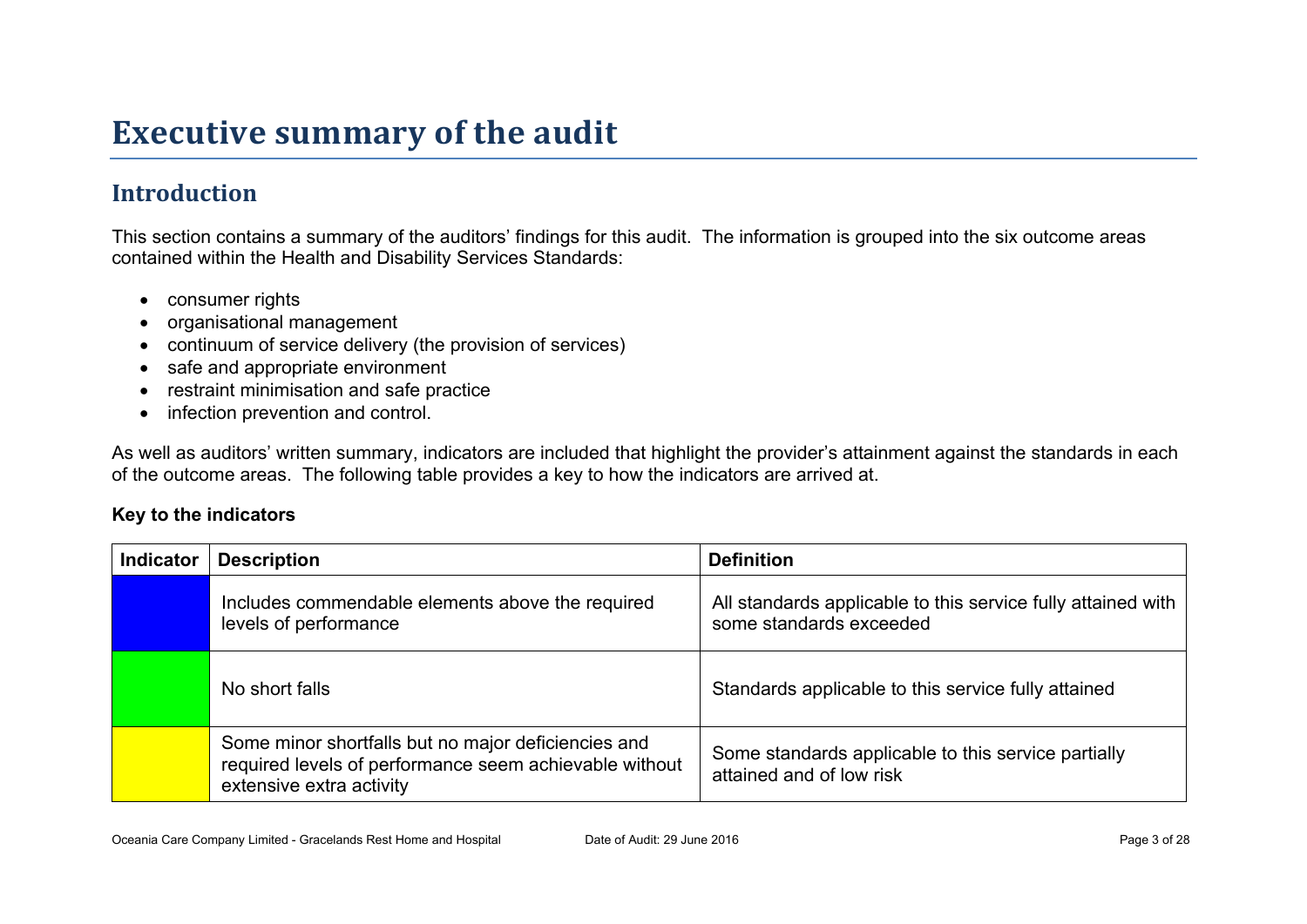| <b>Indicator</b> | <b>Description</b>                                                                              | <b>Definition</b>                                                                                                               |
|------------------|-------------------------------------------------------------------------------------------------|---------------------------------------------------------------------------------------------------------------------------------|
|                  | A number of shortfalls that require specific action to<br>address                               | Some standards applicable to this service partially<br>attained and of medium or high risk and/or unattained<br>and of low risk |
|                  | Major shortfalls, significant action is needed to achieve<br>the required levels of performance | Some standards applicable to this service unattained<br>and of moderate or high risk                                            |

### **General overview of the audit**

This certification audit was undertaken to monitor compliance with the Health and Disability Service Standards and the district health board contract. Gracelands Rest Home and Hospital is operated by the Oceania Care Company. The audit process included review of policies and procedures, sampling of residents and staff files, observations and interviews with residents, family/whanāu.

The service provides for rest home and hospital level of care. Occupancy on the days of audit was 85.

The business and care manager is responsible for the overall management of the facility and is supported by the clinical manager and regional and executive management team. Service delivery is monitored.

An improvement is required in care planning.

#### **Consumer rights**

Includes 13 standards that support an outcome where consumers receive safe services of an appropriate standard that comply with consumer rights legislation. Services are provided in a manner that is respectful of consumer rights, facilities, informed choice, minimises harm and acknowledges cultural and individual values and beliefs. Standards applicable to this service fully attained.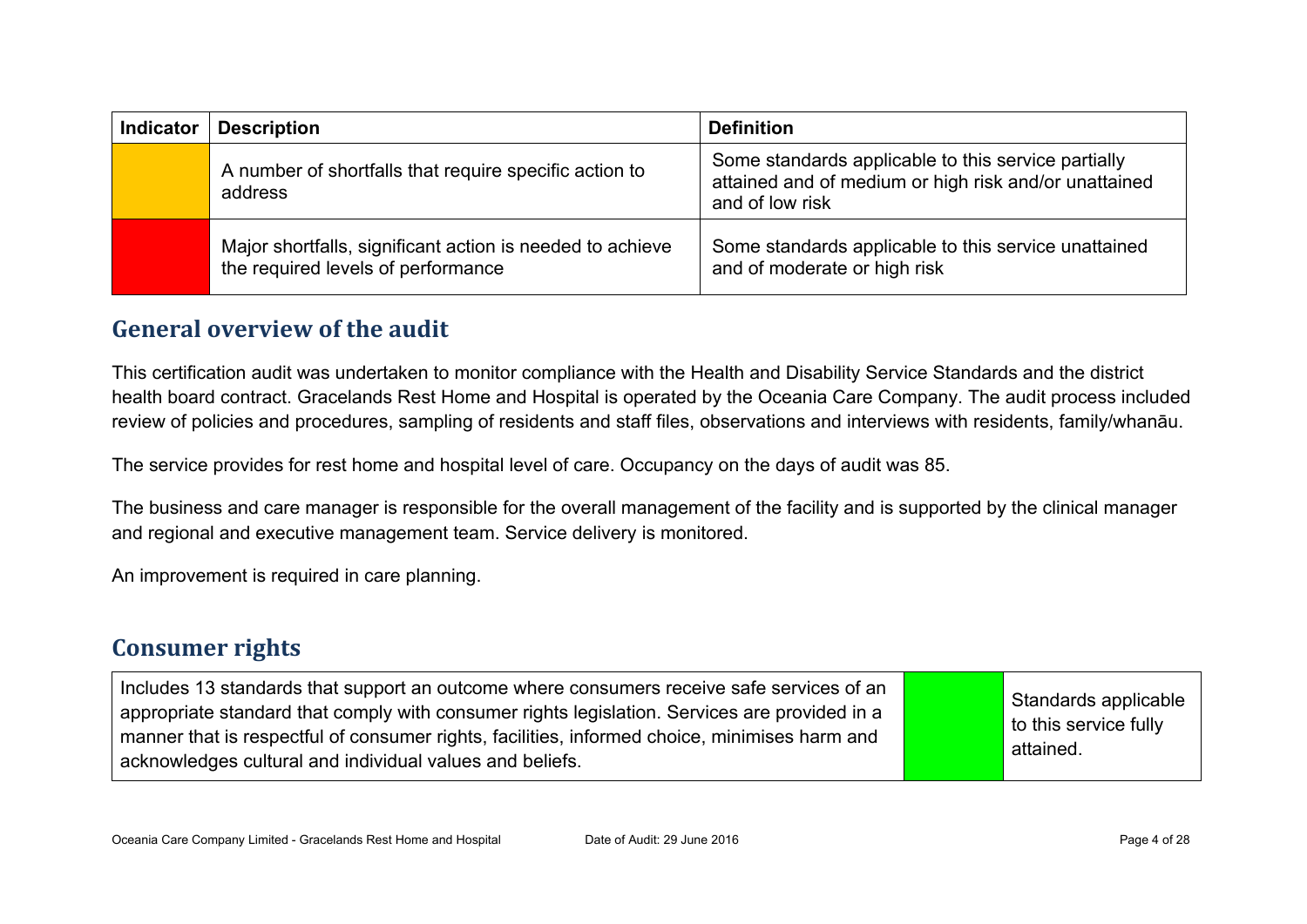Residents are treated with respect and receive services in a manner that considers their dignity, privacy and independence. Information regarding resident rights, access to advocacy services and how to lodge a complaint is available to residents and their family. Information on the Health and Disability Commissioner's (HDC) Code of Health and Disability Services Consumers' Rights information (the Code), the complaints process and the Nationwide Health and Disability Advocacy Service, is available. The business and care manager is responsible for management of complaints. Interviews with residents and families confirmed that staff are polite and respectful of residents needs and communication is appropriate. Interviews with staff confirmed an understanding of residents' rights and obligations. This knowledge is incorporated into their daily work duties and caring for the residents.

The residents' cultural, spiritual and individual values and beliefs are assessed on admission. Staff ensure that residents are informed and have choices relating to the care they receive.

#### **Organisational management**

| Includes 9 standards that support an outcome where consumers receive services that comply |  |
|-------------------------------------------------------------------------------------------|--|
| with legislation and are managed in a safe, efficient and effective manner.               |  |

Standards applicable to this service fully attained.

Oceania Care Company Limited is the governing body and is responsible for the service provided at Gracelands Rest Home and Hospital. The business and care manager is qualified and experienced. Oceania has a documented quality and risk management system that supports the provision of clinical care and support at the service. Policies are reviewed at support office. Quality and risk performance is reported through meetings at the facility and is monitored by the organisation's management team through the business status reports and regional operations manager reports.

Quality improvement is monitored and bench marking reports include incident/accidents, infection, complaints and clinical indicators with trends analysed to improve service delivery.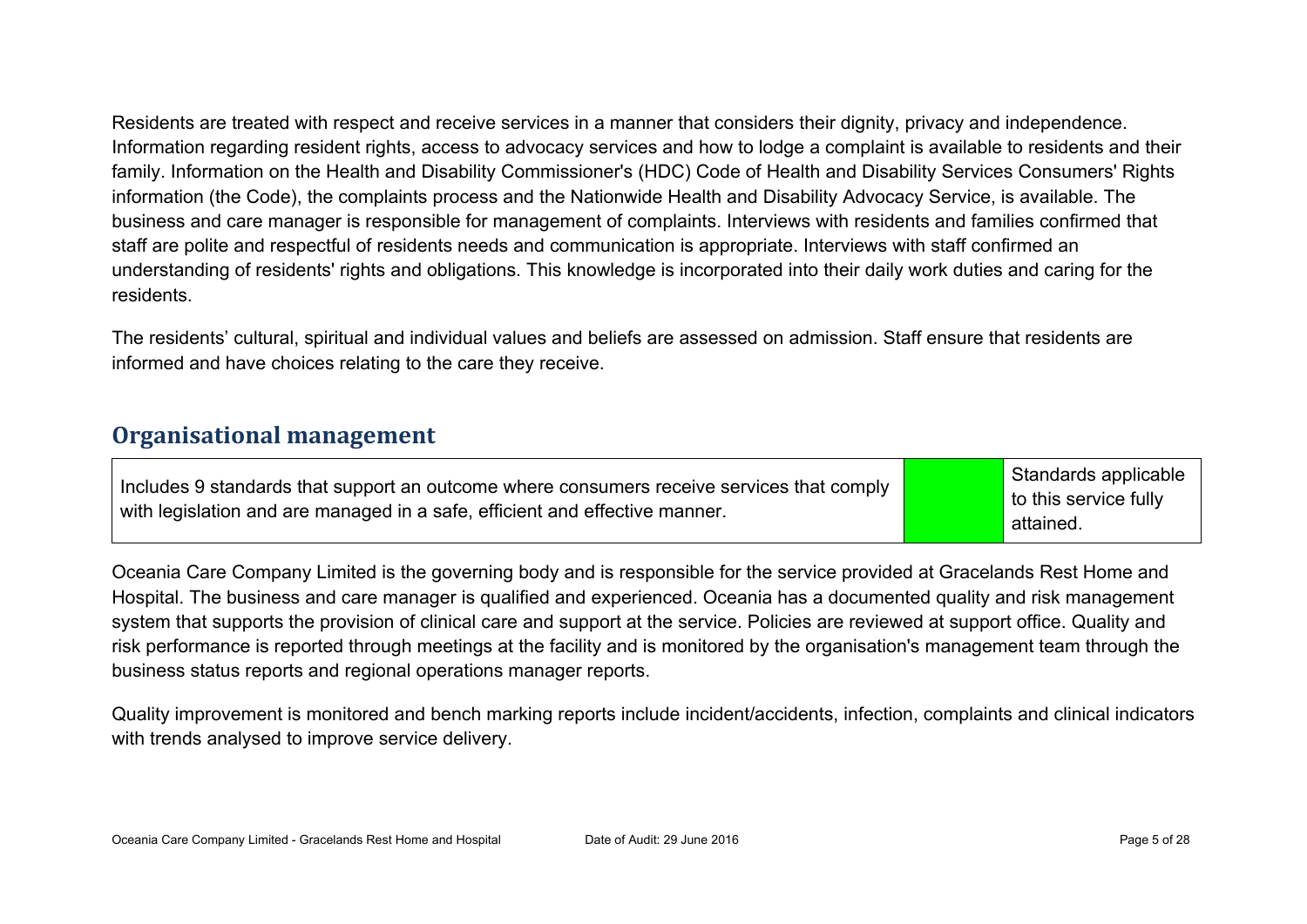There are human resource policies implemented relating to recruitment, selection, orientation and staff training. Professional qualifications were validated and registration with professional bodies was verified. A documented rationale for determining staffing levels and skill mix is implemented to reflect the resident's acuity. The service has an annual training plan to ensure ongoing training and education for all staff members. Care staff, residents and family report that there are adequate staff available. The business and care manager as well as the clinical manager are available after hours, if required.

#### **Continuum of service delivery**

|                                                                                           | Some standards      |
|-------------------------------------------------------------------------------------------|---------------------|
| Includes 13 standards that support an outcome where consumers participate in and receive  | applicable to this  |
| timely assessment, followed by services that are planned, coordinated, and delivered in a | service partially   |
| timely and appropriate manner, consistent with current legislation.                       | attained and of low |
|                                                                                           | risk.               |

Residents' needs are assessed on admission to the facility by completing risk assessments and initial care plans. There is evidence that each stage of service provision is developed with resident and/or family input and coordinated to promote continuity of service delivery. The residents and family confirm their input into assessment, care planning and care evaluations. Where progress is different from expected, the service responds by initiating changes to the long term care plan or recording the short term goals and interventions on a short term care plan.

Planned activities are appropriate to the group setting. The residents and family confirm satisfaction with the activities programme. Individual activities are provided either within group settings or on a one-on-one basis.

There is a secure medicine dispensing system, free from heat, moisture and light, with medicines stored in original dispensed packs. Staff responsible for medicine management attend medication management in-service education and have current medication competencies. The resident self-administering medicines does so according to policy.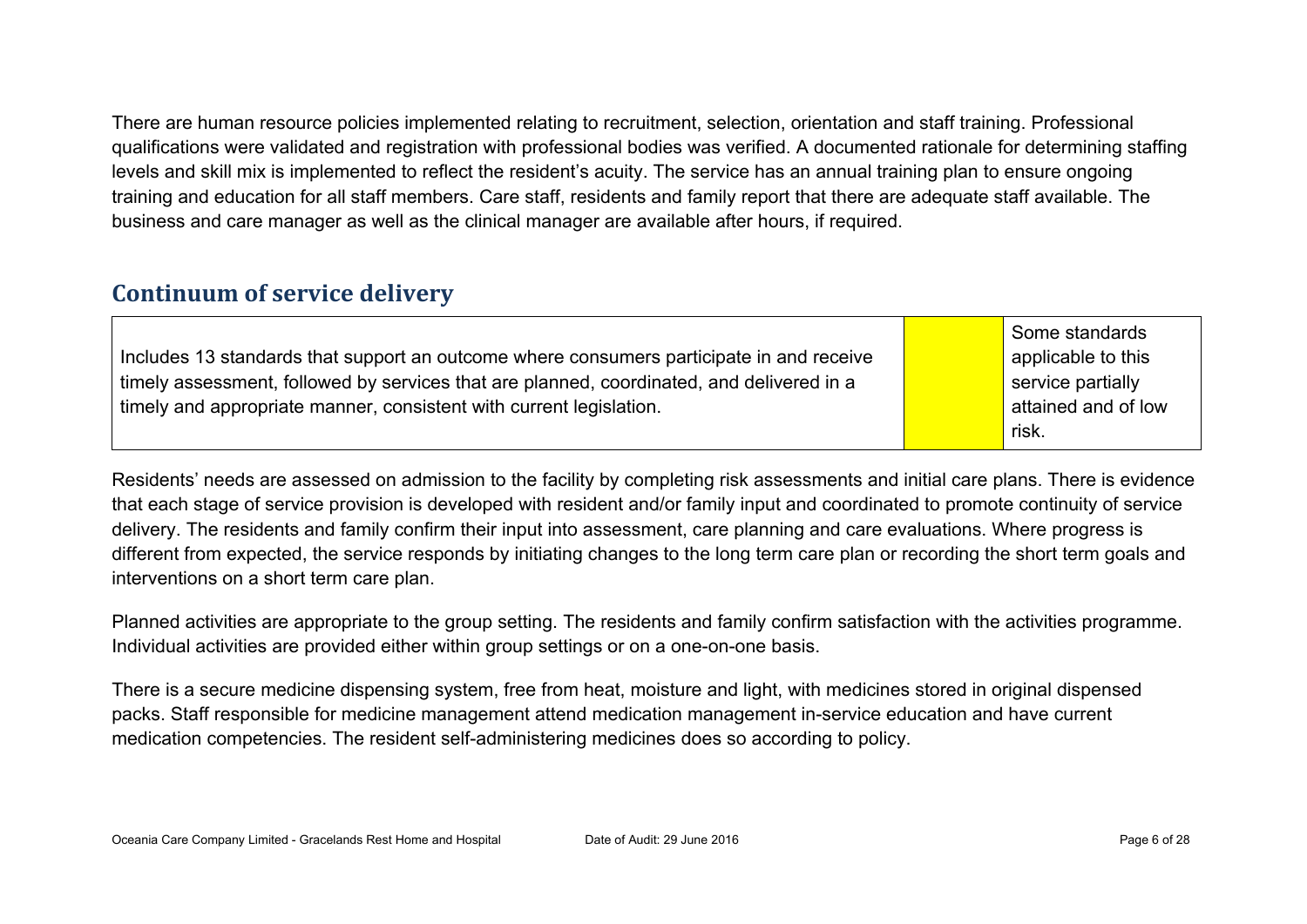Food, fluid, and nutritional needs of residents are provided in line with recognised nutritional guidelines. Additional nutritional requirements/modified needs are being met. There is a central kitchen and on site, staff that provide the food service. The kitchen staff have completed food safety training.

### **Safe and appropriate environment**

Includes 8 standards that support an outcome where services are provided in a clean, safe environment that is appropriate to the age/needs of the consumer, ensure physical privacy is maintained, has adequate space and amenities to facilitate independence, is in a setting appropriate to the consumer group and meets the needs of people with disabilities.

Standards applicable to this service fully attained.

The facility provides a physical environment specific to the needs of the residents. The physical environment reduces risks and promotes safety and independence for residents. Residents are provided with accessible and safe external areas. The service has a current building warrant of fitness, expiring in December 2017.

#### **Restraint minimisation and safe practice**

| Includes 3 standards that support outcomes where consumers receive and experience | Standards applicable  |
|-----------------------------------------------------------------------------------|-----------------------|
| services in the least restrictive and safe manner through restraint minimisation. | to this service fully |
|                                                                                   | attained.             |

Restraint minimisation policy and procedures and the definitions of restraint and enabler are congruent with the restraint minimisation and safe practice standard. The approval process for enabler use is activated when a resident voluntarily requests an enabler to assist them to maintain independence and/or safety.

Staff education in restraint, de-escalation and challenging behaviour has been provided.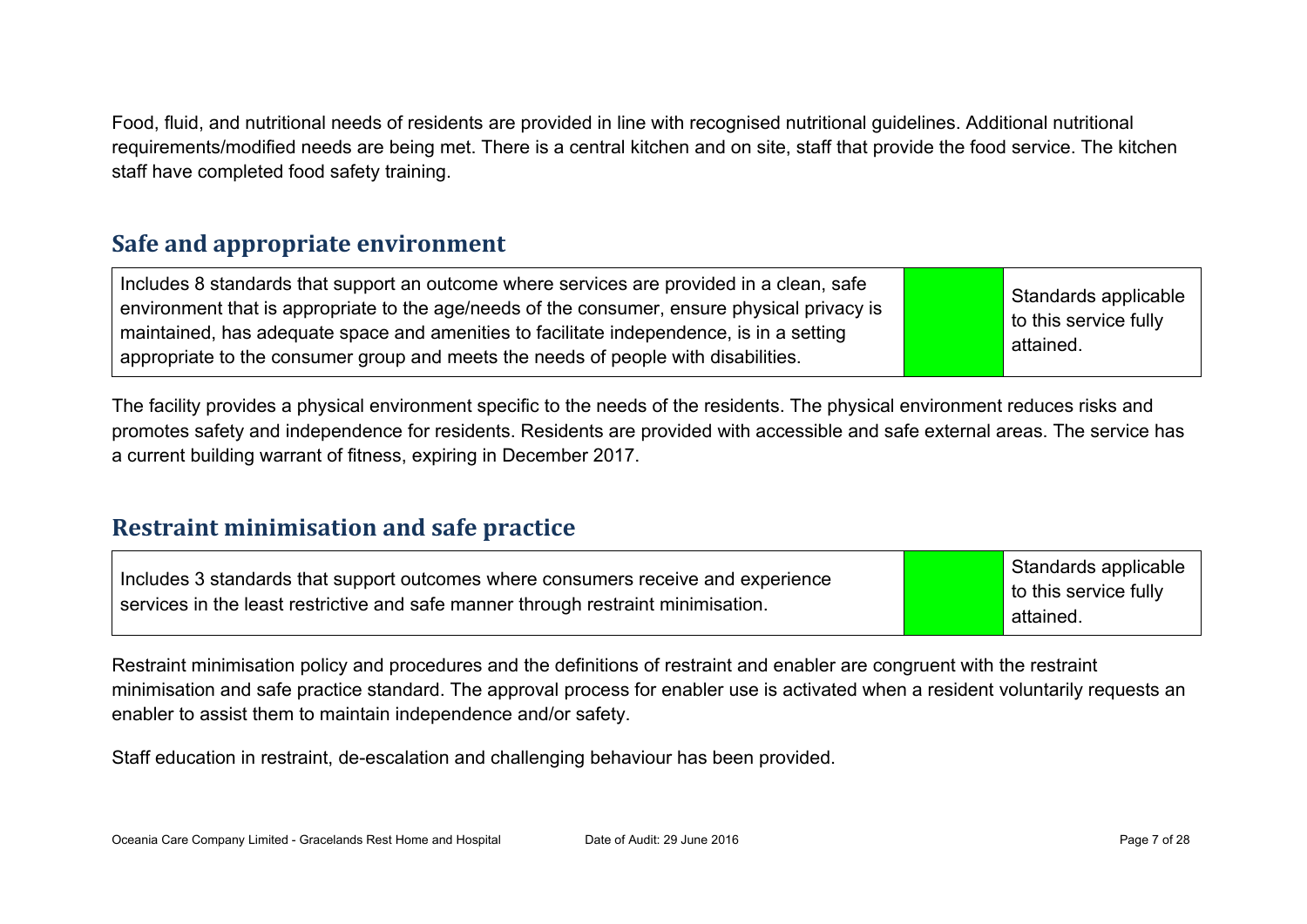### **Infection prevention and control**

The infection prevention and control policies and procedures include guidelines on prevention and minimisation of infection and cross infection, and contain all requirements of the standard. New employees are provided with training in infection control practices and there is on-going infection control education available for all staff.

Infection control is a standard agenda item at facility's meetings. Staff are familiar with infection control measures at the facility.

The infection control surveillance data confirms that the surveillance programme is appropriate for the size and complexity of the services provided.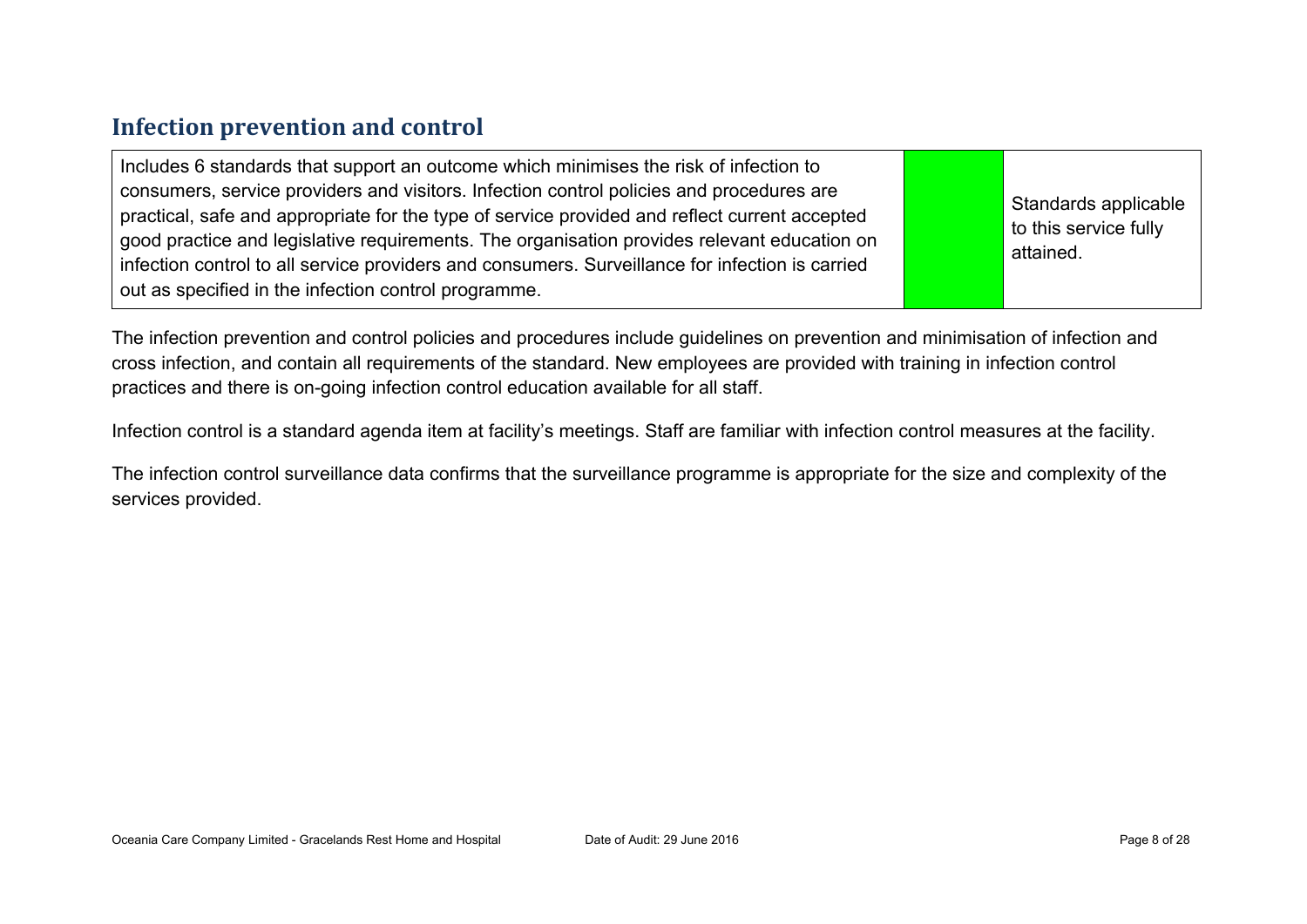## **Summary of attainment**

The following table summarises the number of standards and criteria audited and the ratings they were awarded.

| <b>Attainment</b><br>Rating | Continuous<br>Improvement<br>(Cl) | <b>Fully Attained</b><br>(FA) | <b>Partially</b><br><b>Attained</b><br><b>Negligible Risk</b><br>(PA Negligible) | <b>Partially</b><br><b>Attained Low</b><br><b>Risk</b><br>(PA Low) | <b>Partially</b><br><b>Attained</b><br><b>Moderate Risk</b><br>(PA Moderate) | <b>Partially</b><br><b>Attained High</b><br><b>Risk</b><br>(PA High) | <b>Partially</b><br><b>Attained Critical</b><br><b>Risk</b><br>(PA Critical) |
|-----------------------------|-----------------------------------|-------------------------------|----------------------------------------------------------------------------------|--------------------------------------------------------------------|------------------------------------------------------------------------------|----------------------------------------------------------------------|------------------------------------------------------------------------------|
| <b>Standards</b>            |                                   | 49                            |                                                                                  |                                                                    |                                                                              |                                                                      |                                                                              |
| Criteria                    |                                   | 100                           |                                                                                  |                                                                    |                                                                              |                                                                      |                                                                              |

| <b>Attainment</b><br>Rating | Unattained<br><b>Negligible Risk</b><br>(UA Negligible) | <b>Unattained Low</b><br><b>Risk</b><br>(UA Low) | Unattained<br><b>Moderate Risk</b><br>(UA Moderate) | <b>Unattained High</b><br><b>Risk</b><br>(UA High) | Unattained<br><b>Critical Risk</b><br>(UA Critical) |
|-----------------------------|---------------------------------------------------------|--------------------------------------------------|-----------------------------------------------------|----------------------------------------------------|-----------------------------------------------------|
| <b>Standards</b>            |                                                         |                                                  |                                                     |                                                    |                                                     |
| Criteria                    |                                                         |                                                  |                                                     |                                                    |                                                     |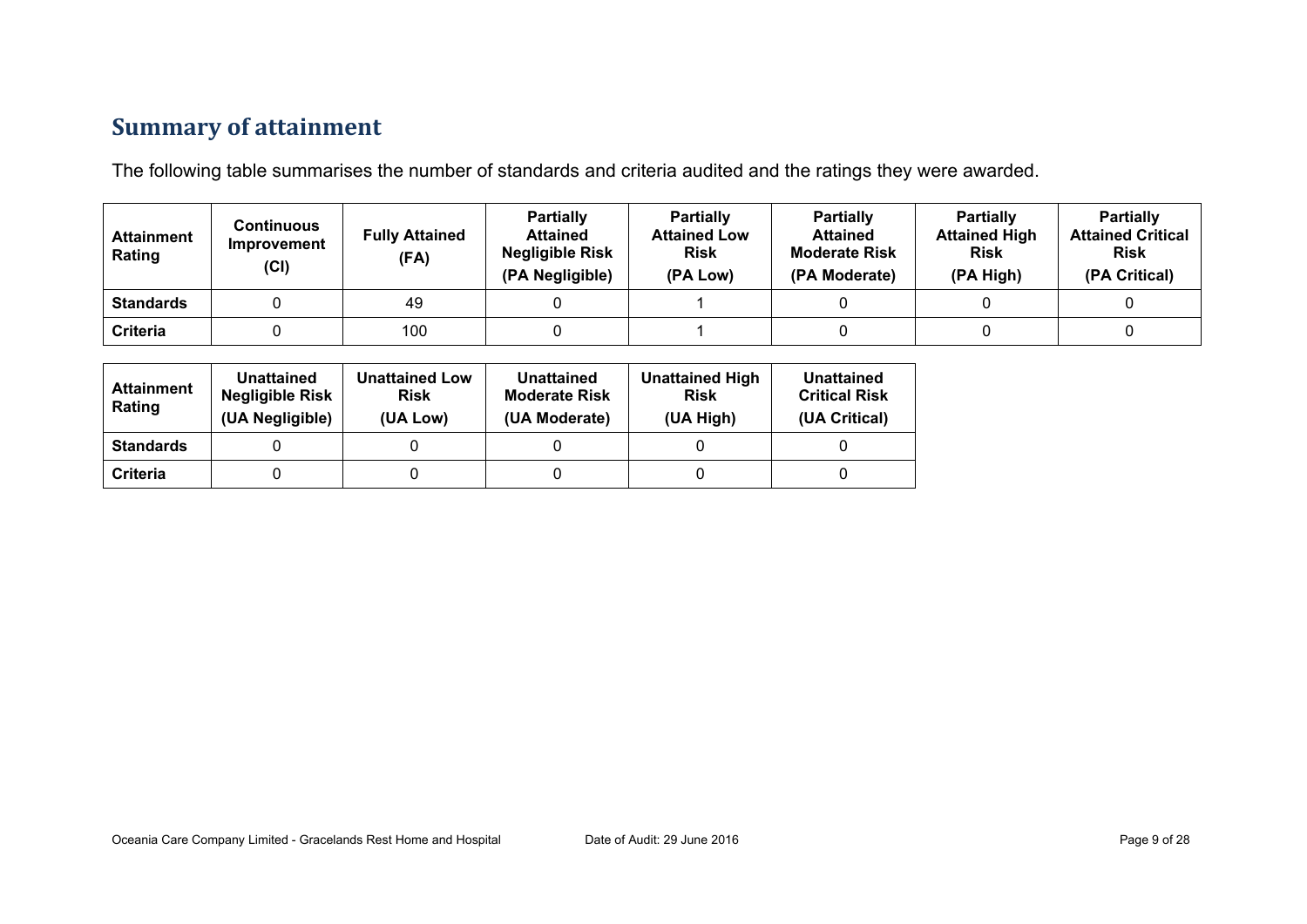# Attainment against the Health and Disability Ser vices Standar ds

The following table contains the results of all the standards assessed by the auditors at this audit. Depending on the services they provide, not all standards are relevant to all providers and not all standards are assessed at every audit.

Please note that Standard 1.3.3: Service Provision Requirements has been removed from this report, as it includes information specific to the healthcare of individual residents. Any corrective actions required relating to this standard, as a result of this audit, are retained and displayed in the next section.

For more information on the standards, please click [here](http://www.health.govt.nz/our-work/regulation-health-and-disability-system/certification-health-care-services/health-and-disability-services-standards).

| For more information on the different types of audits and what they cover please click here. |  |  |
|----------------------------------------------------------------------------------------------|--|--|
|----------------------------------------------------------------------------------------------|--|--|

| Standard with desired outcome                                                                                                                                                | Attainment<br>Rating | <b>Audit Evidence</b>                                                                                                                                                                                                                                                                                                                                                                                                                                                                                                                                                                                                                                                                                                                                                                    |
|------------------------------------------------------------------------------------------------------------------------------------------------------------------------------|----------------------|------------------------------------------------------------------------------------------------------------------------------------------------------------------------------------------------------------------------------------------------------------------------------------------------------------------------------------------------------------------------------------------------------------------------------------------------------------------------------------------------------------------------------------------------------------------------------------------------------------------------------------------------------------------------------------------------------------------------------------------------------------------------------------------|
| Standard 1.1.1: Consumer Rights<br><b>During Service Delivery</b><br>Consumers receive services in<br>accordance with consumer rights<br>legislation.                        | FA                   | Staff received education on the Health and Disability Commissioner (HDC) Code of Health and<br>Disability Services Consumers' Rights (the Code) during their induction to the service. This also forms<br>part of their annual mandatory education programme. Interviews with the staff confirmed their<br>understanding of the Code. Examples were provided on ways the Code is implemented in their<br>everyday practice especially regarding maintaining of residents' privacy, providing residents with<br>choices and encouraging independence.<br>The information pack provided to residents on entry includes information on how to make a complaint<br>and access to brochures on the code advocacy services. Care staff are respectful towards residents<br>and family members. |
| Standard 1.1.10: Informed<br>Consent<br>Consumers and where appropriate<br>?6 & @ choote are<br>their<br>provided with the information they<br>need to make informed choices | FA                   | The service has systems in place to ensure residents and where appropriate their family are being<br>provided with information to assist them to make informed choices and give informed consent. Written<br>information on informed consent is included in the admission agreements. The clinical manager and<br>business and care manager reported informed consent is discussed and recorded at the time the<br>resident is admitted to the facility. Residents and family interviewed confirmed they have been made<br>aware of and understand the principles of informed consent. Residents/family are provided with<br>various consent forms on admission for completion as appropriate and these were reviewed on                                                                 |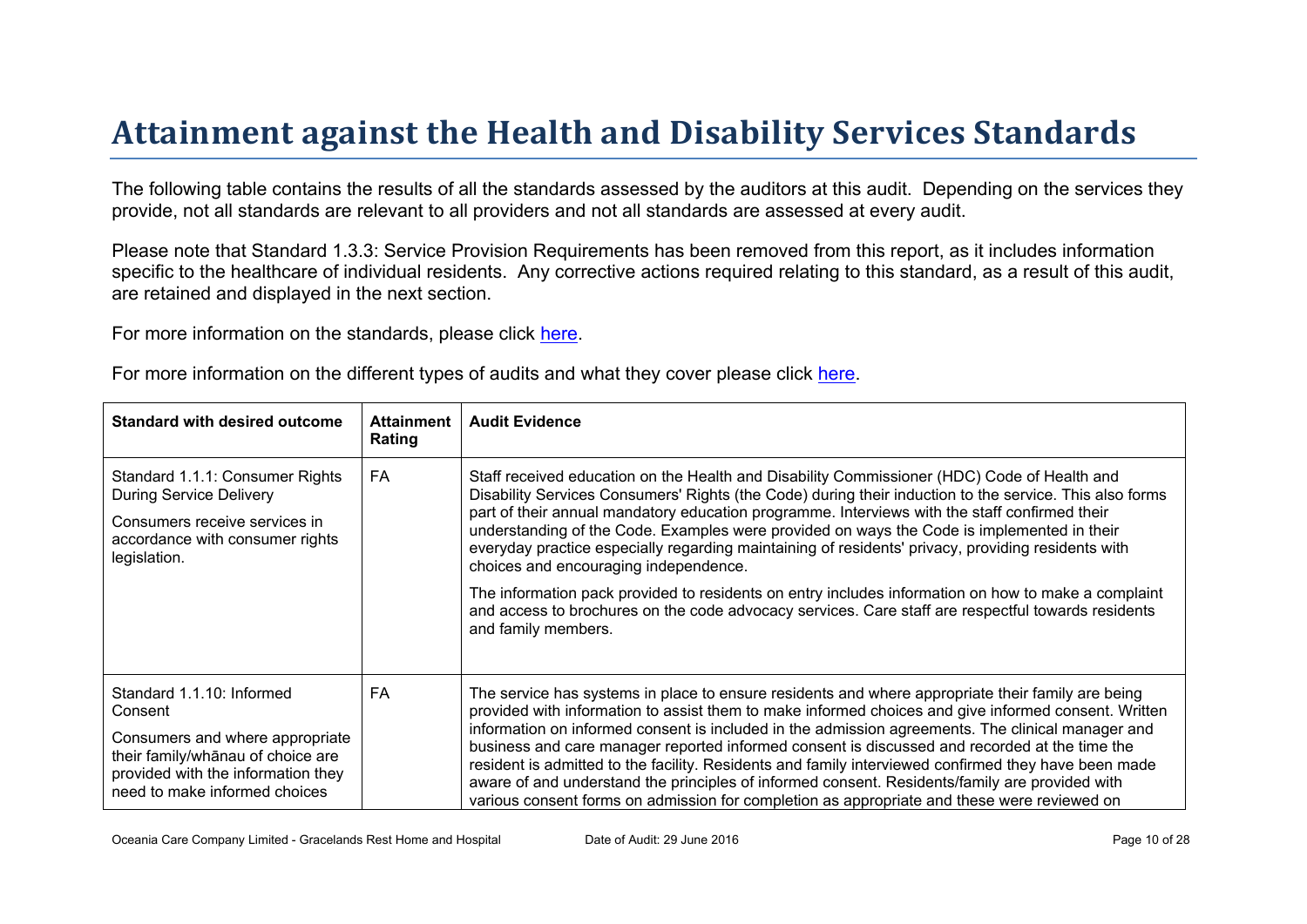| and give informed consent.                                                                                                                                                       |           | resident's files. Copies of legal documents such as Enduring Power of Attorney (EPOA) for residents<br>are retained at the facility where residents have named EPOAs and these were reviewed on resident's<br>files.                                                                                                                                                                                                                                                                                                                                                                                                                                                                                                                                                                                                                 |
|----------------------------------------------------------------------------------------------------------------------------------------------------------------------------------|-----------|--------------------------------------------------------------------------------------------------------------------------------------------------------------------------------------------------------------------------------------------------------------------------------------------------------------------------------------------------------------------------------------------------------------------------------------------------------------------------------------------------------------------------------------------------------------------------------------------------------------------------------------------------------------------------------------------------------------------------------------------------------------------------------------------------------------------------------------|
| Standard 1.1.11: Advocacy And<br>Support<br>Service providers recognise and<br>facilitate the right of consumers to<br>advocacy/support persons of their<br>choice.              | <b>FA</b> | The facility has policies regarding advocacy/support services in place, including how to access<br>independent advocates. Family interviewed confirmed that advocacy support is available to them, if<br>required. Family confirmed receiving the information pack which includes the nationwide advocate's<br>details. This was confirmed through review of an information pack during the onsite audit. The<br>information pack includes information on the complaints process and the Code.<br>Written information on the role of advocacy services is also provided to complainants at the time when<br>their complaint is being acknowledged. Staff training on the role of advocacy services is included in<br>Health and Disability Commissioner (HDC) Code of Health and Disability Services Consumers' Rights<br>(the Code) |
| Standard 1.1.12: Links With<br>Family/Whanau And Other<br><b>Community Resources</b><br>Consumers are able to maintain<br>links with their family/whānau and<br>their community. | FA        | The service has an open visiting policy. Family interviews confirmed residents have access to visitors<br>of their choice. Residents go out independently with family. Visitors' policy and guidelines are available<br>to ensure resident safety and well-being is not compromised by visitors to the service. Residents'<br>activity records reviewed demonstrated inclusion in outings and appointments.                                                                                                                                                                                                                                                                                                                                                                                                                          |
| Standard 1.1.13: Complaints<br>Management<br>The right of the consumer to make<br>a complaint is understood,<br>respected, and upheld.                                           | <b>FA</b> | The service has systems in place to manage the complaints process. The complaints process records<br>a summary of complaints, the investigation, outcome and other processes required to evaluate the<br>complaint. Changes brought about by the complaints process contributed to quality improvements in<br>services.<br>Complaints reviewed had resolutions documented and were closed out.<br>Residents meetings are held bi-monthly, where residents and their families are able to raise concerns<br>or issues and meeting minutes confirmed the process.                                                                                                                                                                                                                                                                      |
| Standard 1.1.2: Consumer Rights<br><b>During Service Delivery</b>                                                                                                                | <b>FA</b> | The Code and information on the advocacy service are available and displayed in English and Te Reo<br>in the foyer and other areas in the facility. The admission information packs reviewed included<br>information on the Code, advocacy and complaints processes. Interviews confirmed explanations                                                                                                                                                                                                                                                                                                                                                                                                                                                                                                                               |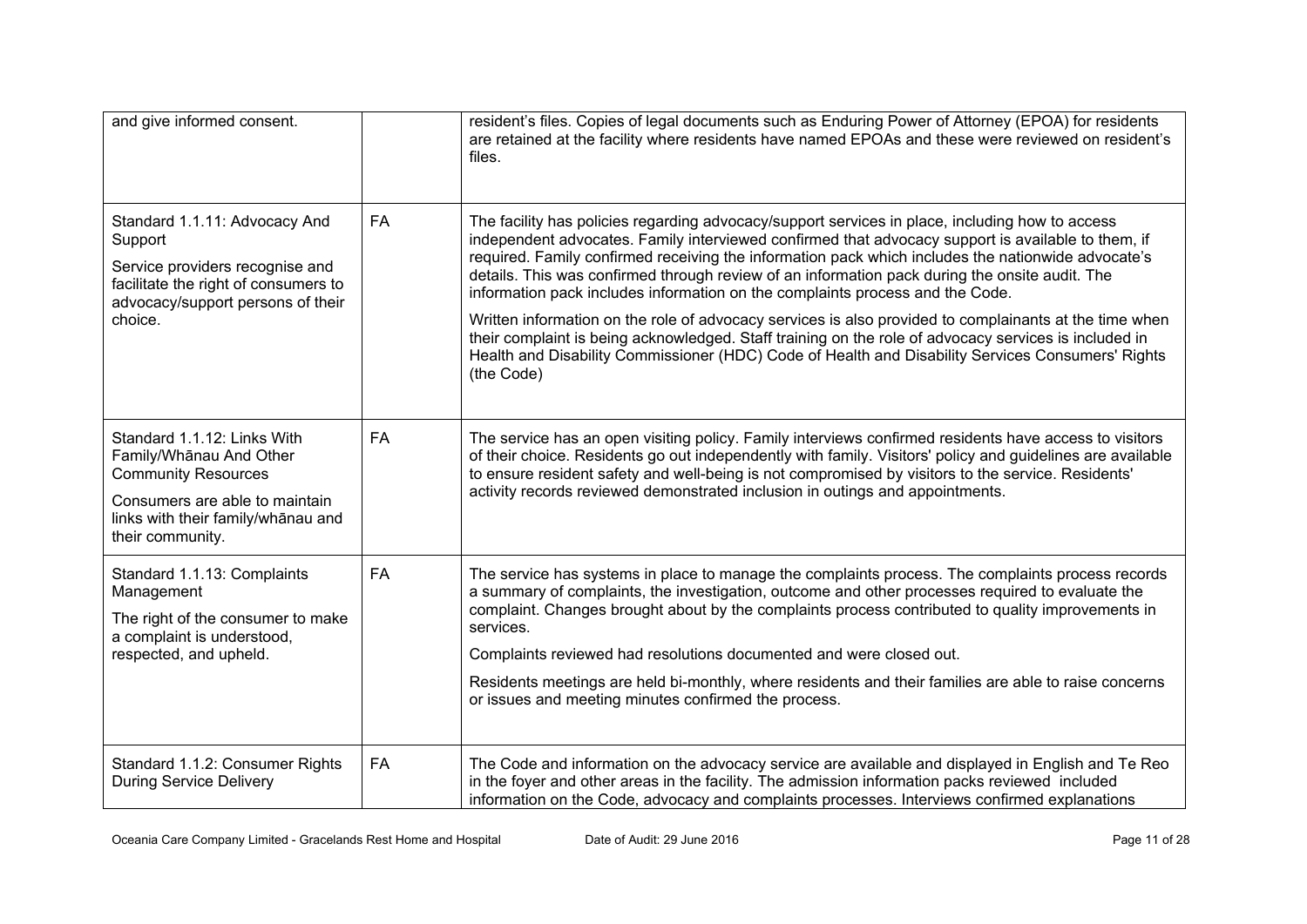| Consumers are informed of their<br>rights.                                                                                                                                                                                                            |           | regarding their rights occurred on admission. The business and care manager (BCM) clinical manager<br>(CM) and registered nurses (RNs) follow up with a discussion with residents and families during the<br>admission process. Residents and family members interviewed confirmed they were provided with<br>information regarding the Code and the Nationwide Health and Disability Advocacy Service prior to<br>admission. The completed resident and family surveys indicated residents are aware of their rights and<br>are satisfied with this aspect of service delivery. |
|-------------------------------------------------------------------------------------------------------------------------------------------------------------------------------------------------------------------------------------------------------|-----------|----------------------------------------------------------------------------------------------------------------------------------------------------------------------------------------------------------------------------------------------------------------------------------------------------------------------------------------------------------------------------------------------------------------------------------------------------------------------------------------------------------------------------------------------------------------------------------|
|                                                                                                                                                                                                                                                       |           | Residents and family interviewed received copies of the Oceania handbook. Families and residents<br>are informed of the scope of services. This is included in the service agreement and admission<br>agreements.                                                                                                                                                                                                                                                                                                                                                                |
|                                                                                                                                                                                                                                                       |           | Residents interviewed confirmed they have access to an advocate who visits the service on a regular<br>basis. The business and care manager advised that an advocate visits the facility on a regular basis<br>and is also responsible for taking resident meetings.                                                                                                                                                                                                                                                                                                             |
| Standard 1.1.3: Independence,<br>Personal Privacy, Dignity, And<br>Respect<br>Consumers are treated with<br>respect and receive services in a<br>manner that has regard for their<br>dignity, privacy, and<br>independence.                           | <b>FA</b> | The organisation has a philosophy that promotes respect and dignity. Staff receive training on<br>abuse/neglect as part of the in-service education programme. Staff were observed knocking before<br>entering residents' rooms and keeping doors closed while attending to residents. Care staff interviewed<br>demonstrated an awareness of residents 'rights and understood their professional boundaries.<br>Residents were observed being treated with respect by care staff during this audit.                                                                             |
|                                                                                                                                                                                                                                                       |           | Activities and outings in the community are encouraged, and are part of the resident's activities plan.<br>Values, beliefs and cultural aspects of care are recorded in residents' clinical files reviewed. Interviews<br>with staff confirmed they are able to identify signs and symptoms of abuse and know the reporting<br>process for concerns relating to resident abuse, should this ever occur                                                                                                                                                                           |
| Standard 1.1.4: Recognition Of<br>Māori Values And Beliefs<br>Consumers who identify as Māori<br>have their health and disability<br>needs met in a manner that<br>respects and acknowledges their<br>individual and cultural, values and<br>beliefs. | <b>FA</b> | The Māori health plan describes the view of Māori health and guides the organisation to implement<br>services for Māori to eliminate cultural barriers. The rights of the residents/family to practise their own<br>beliefs are acknowledged in the Māori health plan. Access to local kaumātua and advocacy services is<br>available, if required from local providers of health and social services. Family/whanāu are involved in<br>the care of their family members, this was confirmed in family/whanāu interviews.                                                        |
|                                                                                                                                                                                                                                                       |           | Staff members provide cultural advice and support for staff, if required. A cultural assessment is<br>completed as part of the care plan for all residents. Specific cultural needs are identified in the<br>residents' care plans. Staff are aware of the importance of whanau in the delivery of care for the Maori<br>residents.                                                                                                                                                                                                                                              |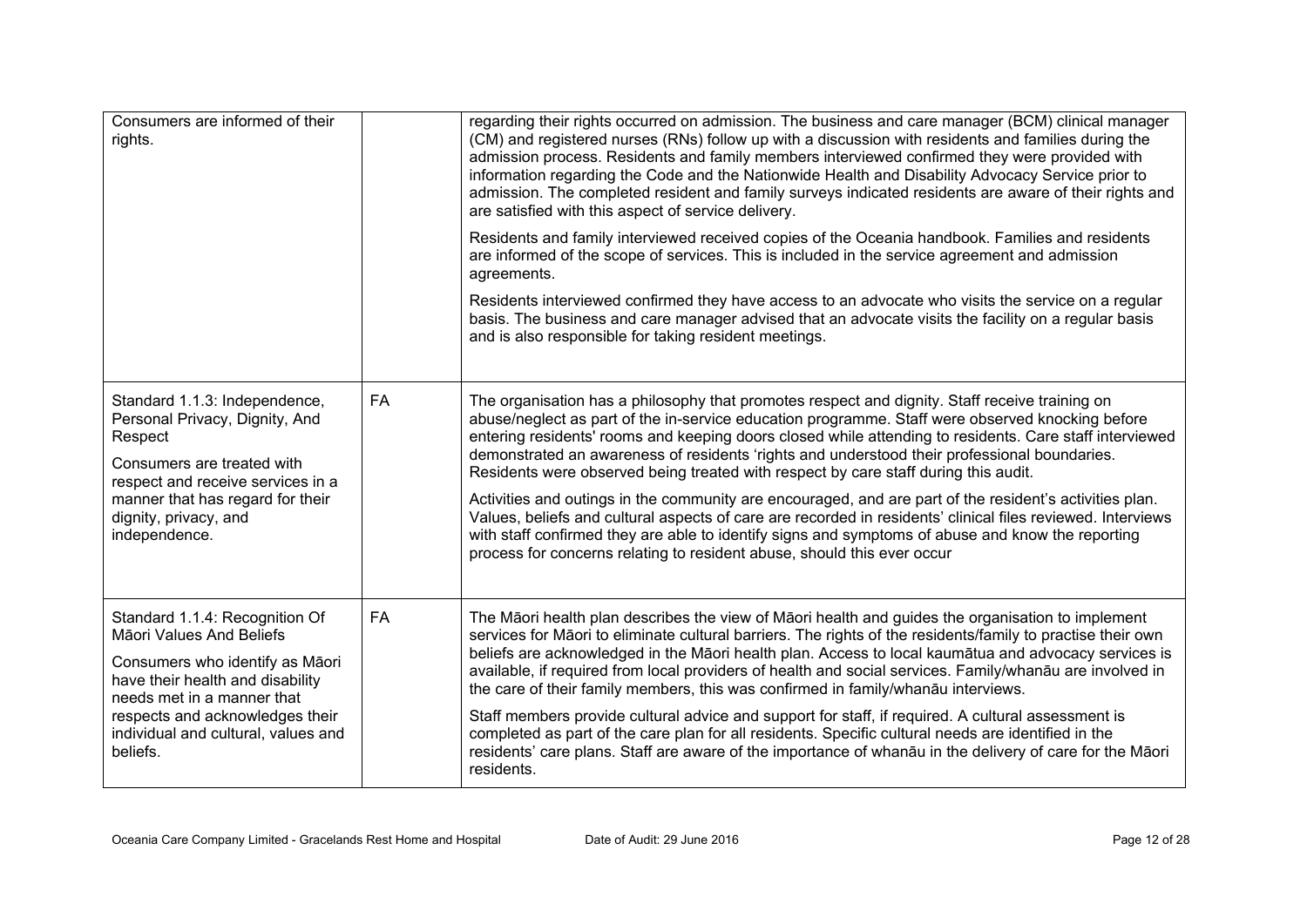| Standard 1.1.6: Recognition And<br>Respect Of The Individual's<br>Culture, Values, And Beliefs<br>Consumers receive culturally safe<br>services which recognise and<br>respect their ethnic, cultural,<br>spiritual values, and beliefs. | <b>FA</b> | Documentation provided evidence that appropriate culturally safe practices are implemented and<br>maintained, including respect for residents' cultural and spiritual values and beliefs. Documentation<br>lists the details on how to access appropriate expertise including cultural specialists and interpreters.<br>Residents' files demonstrated that admission documentation identifies the ethnicity, cultural and<br>spiritual requirements for the residents as well as family/whanau contact details. Residents and<br>family/whanāu interviewed confirmed their culture, values and beliefs are respected, and their spiritual<br>needs are met. During interview, care staff demonstrated an understanding of cultural safety.<br>Processes are in place for residents to have access to appropriate services, ensuring their cultural and<br>spiritual values and beliefs are implemented. |
|------------------------------------------------------------------------------------------------------------------------------------------------------------------------------------------------------------------------------------------|-----------|---------------------------------------------------------------------------------------------------------------------------------------------------------------------------------------------------------------------------------------------------------------------------------------------------------------------------------------------------------------------------------------------------------------------------------------------------------------------------------------------------------------------------------------------------------------------------------------------------------------------------------------------------------------------------------------------------------------------------------------------------------------------------------------------------------------------------------------------------------------------------------------------------------|
| Standard 1.1.7: Discrimination<br>Consumers are free from any<br>discrimination, coercion,<br>harassment, sexual, financial, or<br>other exploitation.                                                                                   | <b>FA</b> | Oceania's policies and procedures outline processes to protect residents from abuse, including<br>discrimination, coercion, harassment, and exploitation, along with actions to be taken if there is<br>inappropriate or unlawful conduct                                                                                                                                                                                                                                                                                                                                                                                                                                                                                                                                                                                                                                                               |
|                                                                                                                                                                                                                                          |           | Staff files reviewed included copies of code of conduct policies, documents and training records on<br>conflict of interest issues including the accepting of gifts and personal transactions with residents.<br>Expected staff practice is outlined in job descriptions and employment contracts. Knowledge of these<br>policies was confirmed in staff interviews.                                                                                                                                                                                                                                                                                                                                                                                                                                                                                                                                    |
|                                                                                                                                                                                                                                          |           | Review of the adverse events reporting system, complaints register and interview of the business and<br>care manager indicates there have been no allegations made by residents of unacceptable behaviour<br>by staff members. Residents and family interviewed reported that staff maintain appropriate<br>professional boundaries.                                                                                                                                                                                                                                                                                                                                                                                                                                                                                                                                                                    |
| Standard 1.1.8: Good Practice<br>Consumers receive services of an<br>appropriate standard.                                                                                                                                               | <b>FA</b> | The service has systems in place to ensure staff receive a range of opportunities which promote good<br>practice within the facility. Education is provided both internally and externally to facilitate and ensure<br>good practice. The in service education programme is managed by the clinical manager. There is a<br>training programme for all staff. Managers are encouraged to complete management training. There<br>are monthly regional management meetings. Specialised training and related competencies are in<br>place for the registered nursing staff, with a review of staff files indicating that these are completed<br>annually by all staff, relevant to their role. Residents and families reviewed expressed a high level of<br>confidence and satisfaction with the care delivered.                                                                                           |
|                                                                                                                                                                                                                                          |           | Documentation reviewed provided evidence that policies and procedures are based on evidence-                                                                                                                                                                                                                                                                                                                                                                                                                                                                                                                                                                                                                                                                                                                                                                                                            |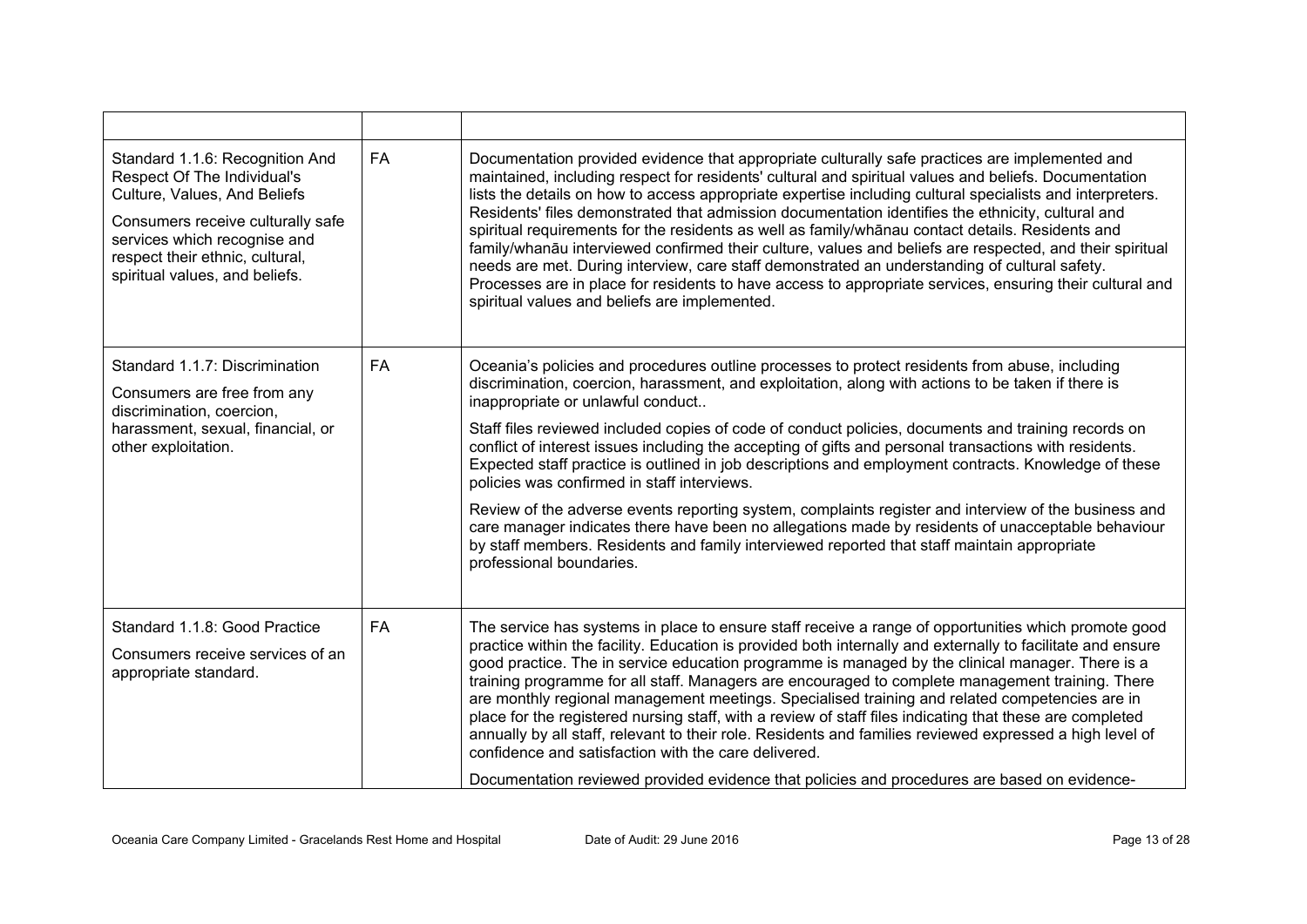|                                                                                                                                                                                                               |           | based rationales.                                                                                                                                                                                                                                                                                                                                                                                                                                                                                                                                                                                                                                                                                                                                                                                                                                                                                                                                                                                                                                                                         |
|---------------------------------------------------------------------------------------------------------------------------------------------------------------------------------------------------------------|-----------|-------------------------------------------------------------------------------------------------------------------------------------------------------------------------------------------------------------------------------------------------------------------------------------------------------------------------------------------------------------------------------------------------------------------------------------------------------------------------------------------------------------------------------------------------------------------------------------------------------------------------------------------------------------------------------------------------------------------------------------------------------------------------------------------------------------------------------------------------------------------------------------------------------------------------------------------------------------------------------------------------------------------------------------------------------------------------------------------|
| Standard 1.1.9: Communication<br>Service providers communicate<br>effectively with consumers and<br>provide an environment conducive<br>to effective communication.                                           | <b>FA</b> | Open disclosure policy and procedures are in place to ensure staff maintain open, transparent<br>communication with residents and families. The residents' files reviewed provided evidence that<br>communication with family members is documented in residents' records. There is evidence of<br>communication with the general practitioner (GP) and family following adverse events.<br>The business and care manager advised access to interpreter services is available through the district<br>health board, if required. Some residents who required interpreter services in the past have had this<br>provided by families and a volunteer from the community. Residents interviewed confirmed that they<br>are aware of the staff that are responsible for their care and staff communicate effectively with them.<br>Admission agreements reviewed were signed and dated on admission.                                                                                                                                                                                         |
| Standard 1.2.1: Governance<br>The governing body of the<br>organisation ensures services are<br>planned, coordinated, and<br>appropriate to the needs of<br>consumers.                                        | FA        | The Oceania Care Company Limited's vision, values, mission statement and philosophy are displayed<br>at the entrance to the facility, information in booklets and in staff training, provided annually. The<br>service has a business and care manager, supported by a clinical manager and supported by the<br>clinical quality manager.<br>The clinical manager's appointment is full time and responsible for all clinical matters. The clinical<br>manager has worked for the organisation in a variety of roles. The business and care manager has a<br>business management background, has been in this role for three years, and has recently been<br>appointed as a regional operations manager.<br>The organisation records their scope, direction and goals in their business, strategic and quality plans.<br>The business and care manager provides monthly reports to the support office. Business status<br>reports include quality and risk management issues, occupancy, human resource issues, quality<br>improvements, internal audit outcomes and clinical indicators. |
| Standard 1.2.2: Service<br>Management<br>The organisation ensures the day-<br>to-day operation of the service is<br>managed in an efficient and<br>effective manner which ensures<br>the provision of timely, | <b>FA</b> | There are appropriate systems in place to ensure the day-to-day operation of the service continues<br>should the business and care manager (BCM) and/or the clinical manager (CM) be absent. The CM or<br>the clinical quality manager stands in when the business and care manager is absent. Support is also<br>provided by the regional operations manager and the senior clinical quality manager from the support<br>office. The CM confirmed their responsibility and authority for this role.                                                                                                                                                                                                                                                                                                                                                                                                                                                                                                                                                                                      |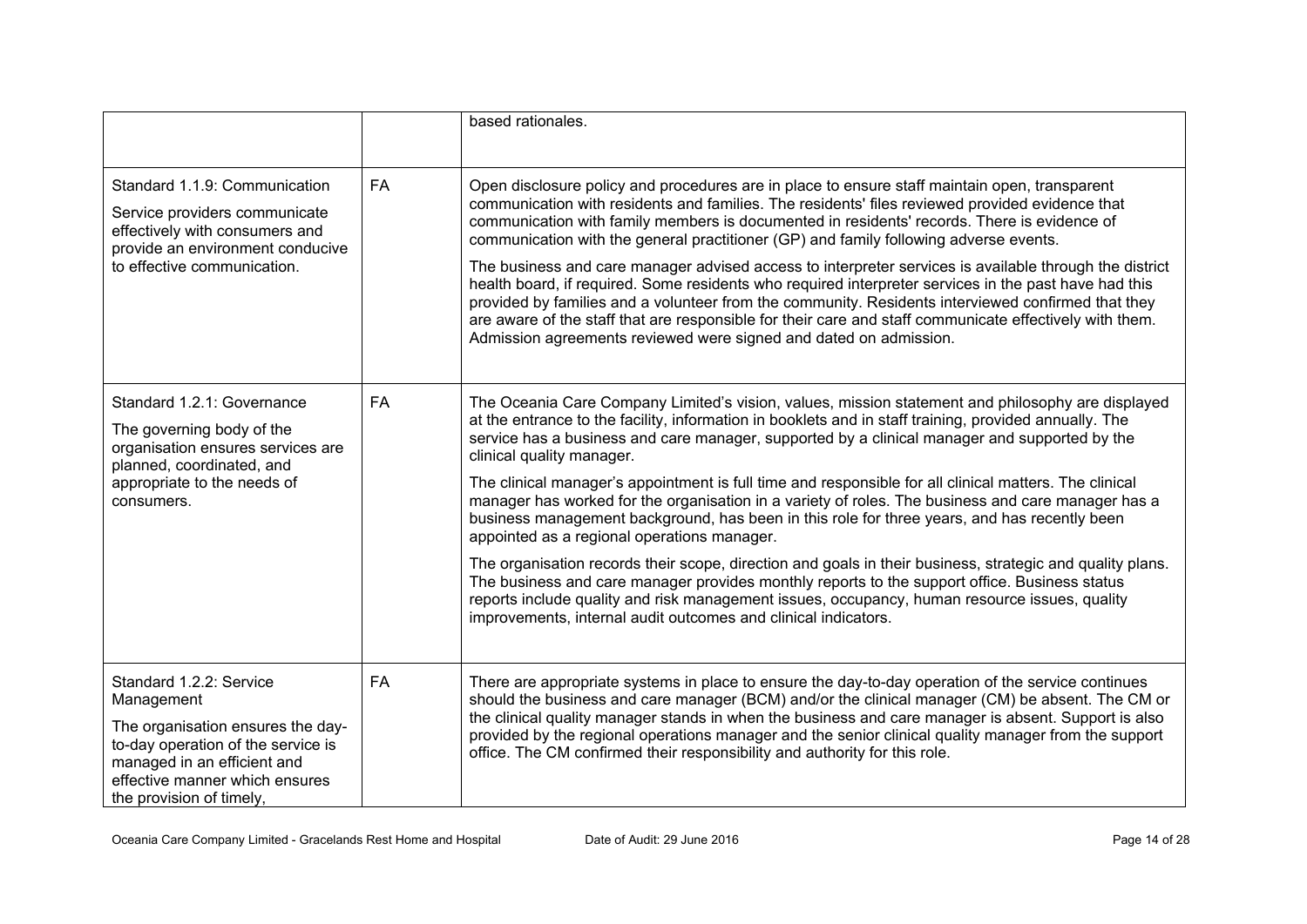| appropriate, and safe services to<br>consumers.                                                                                                                                                                   |           |                                                                                                                                                                                                                                                                                                                                                                                                                                                                                                                                                                                                                                                                                                                                                                                   |
|-------------------------------------------------------------------------------------------------------------------------------------------------------------------------------------------------------------------|-----------|-----------------------------------------------------------------------------------------------------------------------------------------------------------------------------------------------------------------------------------------------------------------------------------------------------------------------------------------------------------------------------------------------------------------------------------------------------------------------------------------------------------------------------------------------------------------------------------------------------------------------------------------------------------------------------------------------------------------------------------------------------------------------------------|
| Standard 1.2.3: Quality And Risk<br><b>Management Systems</b><br>The organisation has an<br>established, documented, and<br>maintained quality and risk                                                           | <b>FA</b> | The Oceania Care Company policies guide their quality and risk management processes which<br>support service delivery. All policies are reviewed by the support office, with input from clinical quality<br>and the business and care managers. Polices are current and aligned with the Health and Disability<br>Sector Standards, legislation, and best practice guidelines. Policies are available to staff in hard copy.<br>New and revised policies are presented to staff at staff meetings.                                                                                                                                                                                                                                                                                |
| management system that reflects<br>continuous quality improvement<br>principles.                                                                                                                                  |           | A quality improvement plan with quality objectives was reviewed during the onsite audit. These are<br>used to guide the quality programme. Family/resident and staff satisfaction surveys are completed as<br>part of their audit programme and collated results for surveys were reviewed.                                                                                                                                                                                                                                                                                                                                                                                                                                                                                       |
|                                                                                                                                                                                                                   |           | There is a hazard register that identifies health and safety risks, as well as risks associated with human<br>resource management, legislative compliance, contractual risks and clinical risk. A health and safety<br>manual is available that includes relevant policies and procedures. Service delivery is monitored<br>through complaints, incidents and accidents, implementation of an internal audit programme, with<br>corrective action plans documented and evidence of resolution of issues completed.                                                                                                                                                                                                                                                                |
|                                                                                                                                                                                                                   |           | The service has monthly staff/quality meetings and health and safety meetings. All meetings have an<br>agenda and minutes are maintained with documentation supporting the timeframes and designated<br>roles to implement any changes in practice and outcomes. Meeting minutes evidenced communication<br>with staff, residents and families regarding all aspects of quality improvement. The service has a<br>document control system to manage new and obsolete policies and procedures.                                                                                                                                                                                                                                                                                     |
| Standard 1.2.4: Adverse Event<br>Reporting                                                                                                                                                                        | <b>FA</b> | The business and care manager is aware of situations in which the service would be required to report<br>and notify statutory authorities, including police attending the facility, unexpected deaths, sentinel<br>events, infectious disease outbreaks and changes in key management roles. Staff document adverse,                                                                                                                                                                                                                                                                                                                                                                                                                                                              |
| All adverse, unplanned, or<br>untoward events are<br>systematically recorded by the<br>service and reported to affected<br>consumers and where appropriate<br>their family/whānau of choice in an<br>open manner. |           | unplanned or untoward events on an accident/incident form. This was confirmed in clinical records and<br>during staff interviews. Incident and accident forms are reviewed and signed off by the business and<br>care manager with input from the clinical manager and RNs. Incident reports had a corresponding note<br>in the progress notes to inform staff of the incident. Incidents and accidents information is analysed,<br>with corrective actions recorded. Incident and accident records include pressure injuries. Staff<br>confirmed during interview that they are made aware of their responsibilities for completion of adverse<br>events. The Oceania Care Company policies guide their quality and risk management processes which<br>support service delivery. |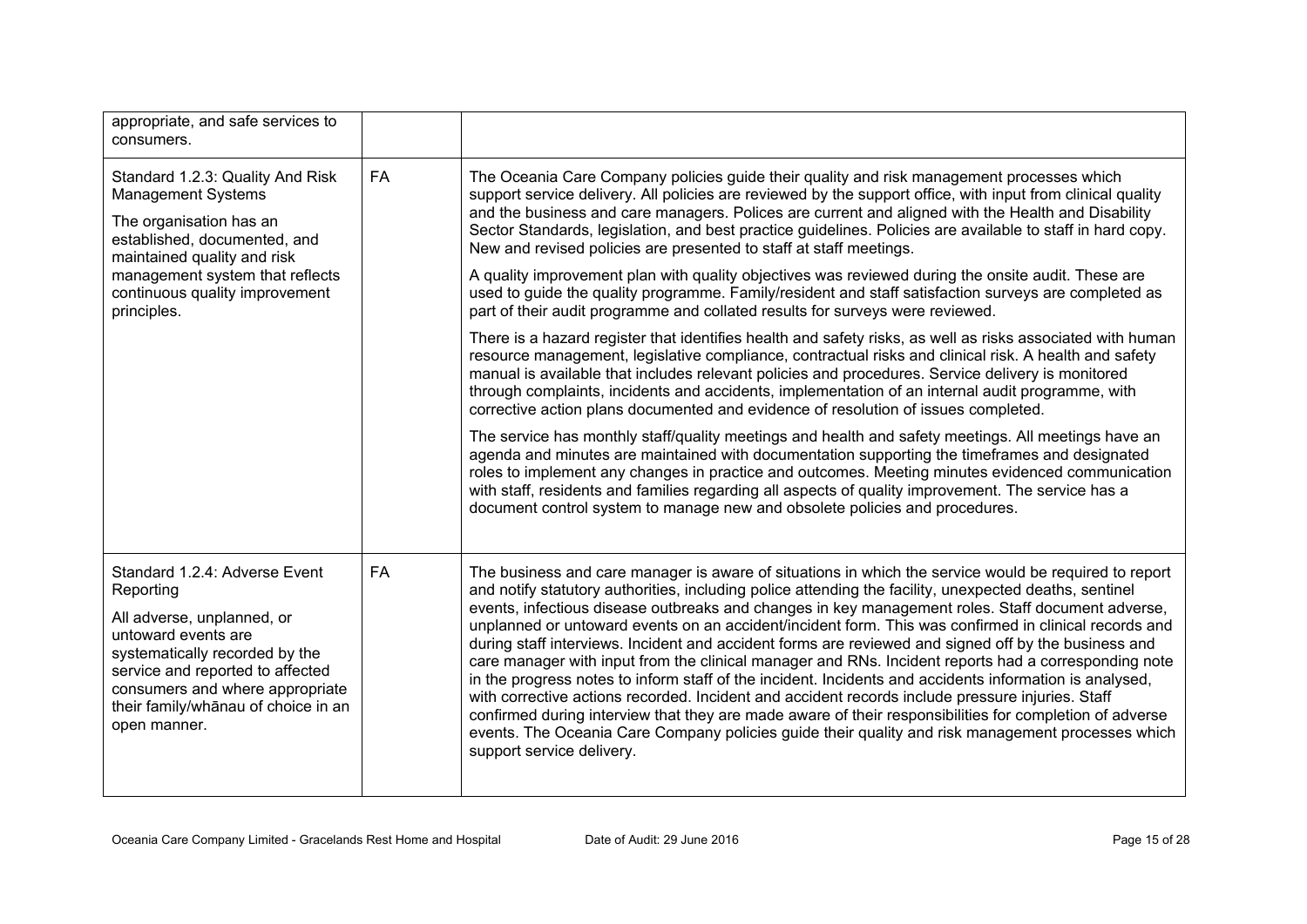| Standard 1.2.7: Human Resource<br>Management<br>Human resource management<br>processes are conducted in                                | <b>FA</b> | The clinical manager and registered nurses (RN) hold current annual practicing certificates. There was<br>evidence in the staff files that the contracted GP and the physiotherapist hold current practicing<br>certificates. Staff have current annual performance appraisals on file. RNs are aware of their scope of<br>practice and work within the guidelines of their scope.                                                                                                                                                                                                                                                                                                                                                                                                                                                                                                                                                                                                                                                                                                                                                                 |
|----------------------------------------------------------------------------------------------------------------------------------------|-----------|----------------------------------------------------------------------------------------------------------------------------------------------------------------------------------------------------------------------------------------------------------------------------------------------------------------------------------------------------------------------------------------------------------------------------------------------------------------------------------------------------------------------------------------------------------------------------------------------------------------------------------------------------------------------------------------------------------------------------------------------------------------------------------------------------------------------------------------------------------------------------------------------------------------------------------------------------------------------------------------------------------------------------------------------------------------------------------------------------------------------------------------------------|
| accordance with good employment<br>practice and meet the<br>requirements of legislation.                                               |           | Staff files included appointment documentation, for example, signed contracts, job descriptions,<br>reference checks, police checks and interviews. Annual competencies are completed by clinical staff,<br>for example, competencies relating to hoist and oxygen use, hand washing, wound management,<br>medication management, moving and handling, restraint, nebuliser use, blood sugar management and<br>insulin administration. The organisation has a mandatory education and training programme. Staff<br>attendances are documented. Education and training hours are at least eight hours a year, for each<br>staff member, with the RNs training records indicating that they have had well in excess of eight hours<br>training in the past year. The RN training programme includes clinical topics, for example, wound<br>management, de-escalation and management of challenging behaviour as well as continence<br>management. Contracted allied health professionals had current annual practicing certificates (APCs)<br>All staff complete an orientation programme and health care assistants (HCAs) are paired with a senior |
|                                                                                                                                        |           | HCA for several shifts or until they demonstrate competency in a number of tasks, including personal<br>cares. HCAs confirmed their roles in supporting and buddying new staff.                                                                                                                                                                                                                                                                                                                                                                                                                                                                                                                                                                                                                                                                                                                                                                                                                                                                                                                                                                    |
| Standard 1.2.8: Service Provider<br>Availability                                                                                       | <b>FA</b> | There is a documented rationale and process in place to determine the services provider levels and<br>skill mixes in order to provide a safe service.                                                                                                                                                                                                                                                                                                                                                                                                                                                                                                                                                                                                                                                                                                                                                                                                                                                                                                                                                                                              |
| Consumers receive timely,<br>appropriate, and safe service from<br>suitably qualified/skilled and/or<br>experienced service providers. |           | There are 90 staff, including the management team, clinical staff, diversional therapist, activities<br>coordinators, physiotherapist, physiotherapists assistant, and housekeeping staff. There is a<br>designated role for roster management and implementation. Rosters were reviewed and there is<br>sufficient cover to provide the safe services. Registered nurse (RN) cover is provided 24 hours a day.                                                                                                                                                                                                                                                                                                                                                                                                                                                                                                                                                                                                                                                                                                                                    |
|                                                                                                                                        |           | There are clinical leaders who report to the clinical manager, support the RNs seven days per week,<br>including after hour on-call duties. Health care assistants and family interviewed reported there are<br>adequate staff available. Resident and family interviews confirm that services meet their needs.                                                                                                                                                                                                                                                                                                                                                                                                                                                                                                                                                                                                                                                                                                                                                                                                                                   |
| Standard 1.2.9: Consumer<br><b>Information Management Systems</b><br>Consumer information is uniquely                                  | <b>FA</b> | Documented processes for the management of waste and hazardous substances are in place and the<br>hazard register is current. Policies and procedures specify labelling requirements in line with legislation<br>including the requirement for labels to be clear, accessible to read and free from damage. Material<br>safety data sheets are available throughout the facility and accessible for staff. Staff receive training                                                                                                                                                                                                                                                                                                                                                                                                                                                                                                                                                                                                                                                                                                                  |
| identifiable, accurately recorded,                                                                                                     |           | and education to ensure safe and appropriate handling of waste and hazardous substances. Interviews                                                                                                                                                                                                                                                                                                                                                                                                                                                                                                                                                                                                                                                                                                                                                                                                                                                                                                                                                                                                                                                |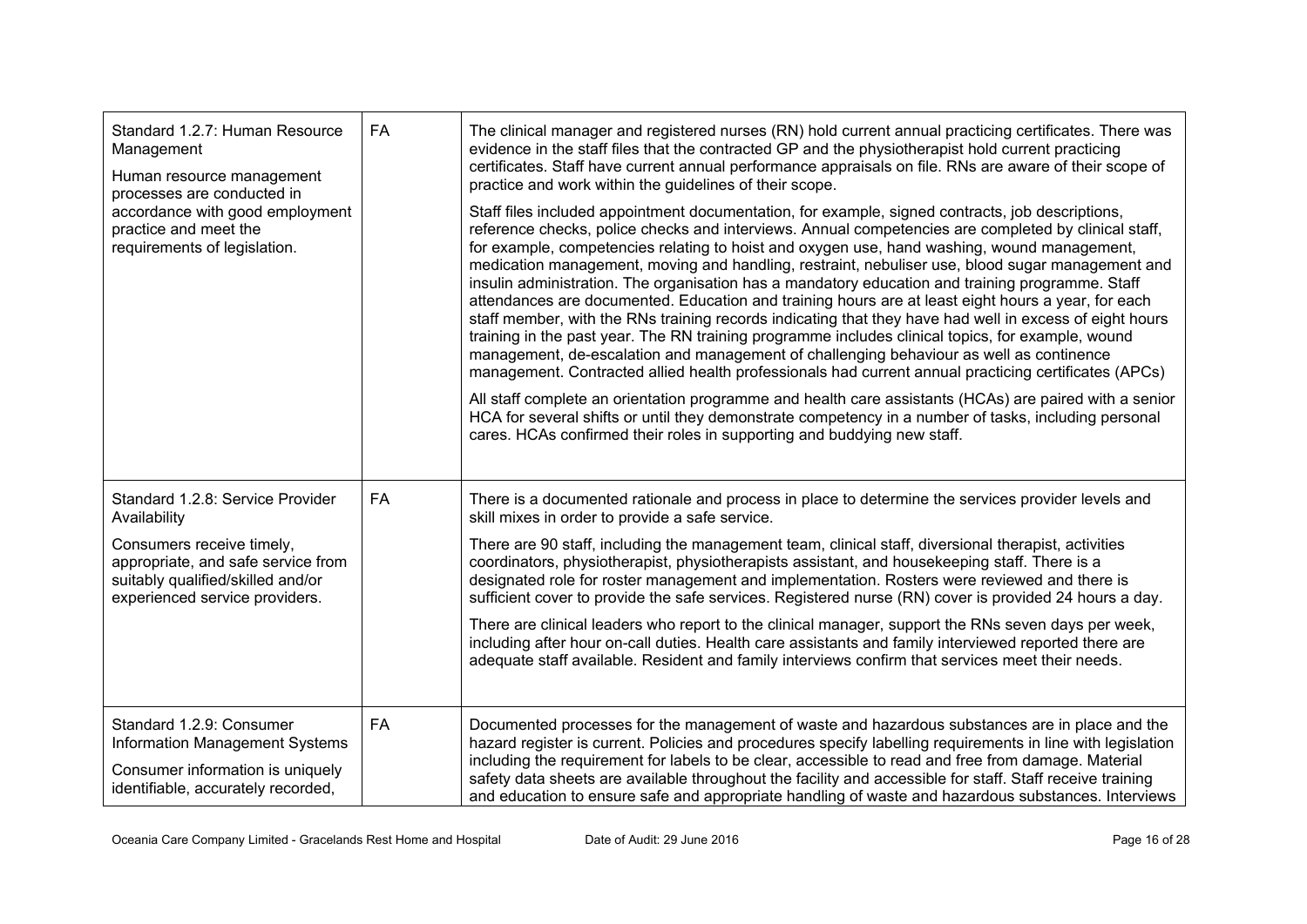| current, confidential, and                                                                                                                                                                       |           | with the household staff confirmed this.                                                                                                                                                                                                                                                                                                                                                             |
|--------------------------------------------------------------------------------------------------------------------------------------------------------------------------------------------------|-----------|------------------------------------------------------------------------------------------------------------------------------------------------------------------------------------------------------------------------------------------------------------------------------------------------------------------------------------------------------------------------------------------------------|
| accessible when required.                                                                                                                                                                        |           | There is provision and availability of personal protective clothing and equipment including;<br>goggles/visors; gloves; aprons; footwear; and masks. During a tour of the facility, personal protective<br>clothing and equipment was observed in areas where there were risks                                                                                                                       |
| Standard 1.3.1: Entry To Services<br>Consumers' entry into services is                                                                                                                           | <b>FA</b> | When the need for service had been identified, it is planned, co-ordinated and delivered in a timely and<br>appropriate manner. Information about the service is accessible and includes all relevant information.                                                                                                                                                                                   |
| facilitated in a competent,<br>equitable, timely, and respectful<br>manner, when their need for<br>services has been identified.                                                                 |           | There is a pre entry screening process, ensuring compliance with the facility's entry criteria. Signed<br>admission agreements meet contractual requirements.                                                                                                                                                                                                                                        |
| Standard 1.3.10: Transition, Exit,<br>Discharge, Or Transfer<br>Consumers experience a planned<br>and coordinated transition, exit,<br>discharge, or transfer from<br>services.                  | <b>FA</b> | Exit, discharge or transfer is managed in a planned and co-ordinated manner, with an escort, if<br>required. At the time of transition appropriate information is supplied to the person/facility responsible<br>for the ongoing management of the resident. All referrals are documented in the progress notes.                                                                                     |
| Standard 1.3.12: Medicine<br>Management<br>Consumers receive medicines in a<br>safe and timely manner that<br>complies with current legislative<br>requirements and safe practice<br>guidelines. | <b>FA</b> | Medication areas, including controlled drug storage evidence an appropriate and secure medicine<br>dispensing system, free from heat, moisture and light, with medicines stored in original dispensed<br>packs. Controlled drugs are checked by two nurses for accuracy in administration. The controlled drug<br>register evidences weekly checks and six monthly stock takes and accurate records. |
|                                                                                                                                                                                                  |           | The facility uses an electronic medication system. Safe processes for medicine management were<br>observed on the days of the audit. Interview with the GP verified that any change in a resident's<br>medicine is automatically stored in a shared web portal, effectively connecting aged care facilities with<br>pharmacies and the general practice.                                             |
|                                                                                                                                                                                                  |           | The staff observed demonstrated knowledge and understanding of their roles and responsibilities<br>relating to each stage of medicine management. All staff who administer medicines have completed<br>medication training and competencies.                                                                                                                                                         |
|                                                                                                                                                                                                  |           | The records of temperature for the medicine fridge have readings documenting temperatures within the<br>recommended range.                                                                                                                                                                                                                                                                           |
|                                                                                                                                                                                                  |           | Residents who request to self-administer medicines do so according to policy. There was one resident                                                                                                                                                                                                                                                                                                 |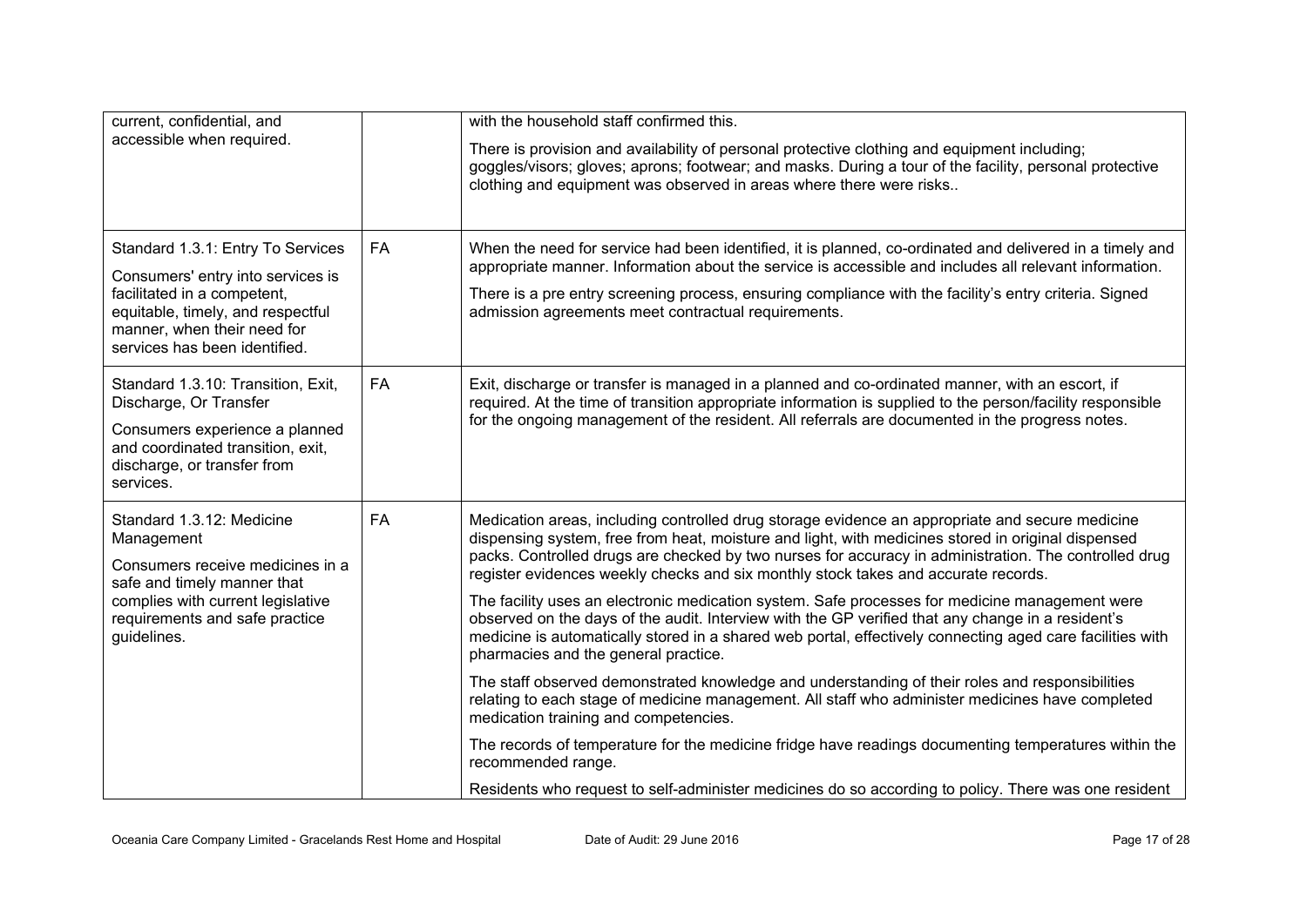|                                                                                                                                                                                                      |           | self-administering medicines on audit days.                                                                                                                                                                                                                                                                                                                                                                                                                                                           |
|------------------------------------------------------------------------------------------------------------------------------------------------------------------------------------------------------|-----------|-------------------------------------------------------------------------------------------------------------------------------------------------------------------------------------------------------------------------------------------------------------------------------------------------------------------------------------------------------------------------------------------------------------------------------------------------------------------------------------------------------|
|                                                                                                                                                                                                      |           | Medication errors are reported to the RN and recorded on an incident form. There is a process for<br>comprehensive analysis of any medication errors, and compliance with this process is verified.                                                                                                                                                                                                                                                                                                   |
| Standard 1.3.13: Nutrition, Safe<br>Food, And Fluid Management<br>A consumer's individual food,<br>fluids and nutritional needs are<br>met where this service is a<br>component of service delivery. | FA        | The food service policies and procedures are appropriate to the service setting with a seasonal menu<br>reviewed by a dietitian. A dietary assessment is undertaken for each resident on admission to the<br>facility and a dietary profile developed. The personal food preferences of the residents, special diets<br>and modified nutritional requirements are known to the cook and accommodated in the daily meal plan.<br>Special equipment, to meet resident's nutritional needs, was sighted. |
|                                                                                                                                                                                                      |           | In interview, the cook confirmed they were aware of the residents' individual dietary needs. There are<br>current copies of the residents' dietary profiles in the kitchen. The kitchen staff are informed if<br>resident's dietary requirements change, confirmed at interview with the cook.                                                                                                                                                                                                        |
|                                                                                                                                                                                                      |           | The residents' files demonstrate monthly monitoring of individual resident's weight. In interviews,<br>residents stated they were satisfied with the food service, reported their individual preferences were<br>met and adequate food and fluids were provided.                                                                                                                                                                                                                                      |
|                                                                                                                                                                                                      |           | The food temperatures are recorded, as are chiller and freezer temperatures. All decanted food is<br>dated. Kitchen staff have completed food safety training.                                                                                                                                                                                                                                                                                                                                        |
|                                                                                                                                                                                                      |           | All aspects of food procurement, production, preparation, storage, transportation, delivery and disposal<br>complies with current legislation and guidelines. A cleaning schedule was sighted as was verification of<br>compliance.                                                                                                                                                                                                                                                                   |
|                                                                                                                                                                                                      |           | Evidence of resident satisfaction with meals was verified by resident and family/whānau interviews,<br>sighted satisfaction surveys and resident meeting minutes.                                                                                                                                                                                                                                                                                                                                     |
|                                                                                                                                                                                                      |           | There are sufficient staff on duty in the dining rooms at meal times to ensure appropriate assistance is<br>available to residents, as needed. The dining rooms are clean, warm, light and airy to enhance the<br>eating experience.                                                                                                                                                                                                                                                                  |
| Standard 1.3.2: Declining<br>Referral/Entry To Services                                                                                                                                              | <b>FA</b> | An interview with the clinical manager verified residents, their family/whānau and their referrers would<br>be notified, if entry to the facility would be declined. The clinical manager stated there had been no                                                                                                                                                                                                                                                                                    |
| Where referral/entry to the service<br>is declined, the immediate risk to<br>the consumer and/or their                                                                                               |           | residents declined entry to the facility since their appointment to the position of the clinical manager.<br>Resident's entry would be declined if the resident's assessment required a different level of care to the<br>level provided at the facility or if the facility had full occupancy. Where requested, assistance would be<br>given to provide the resident and their family with other options for alternative health care                                                                 |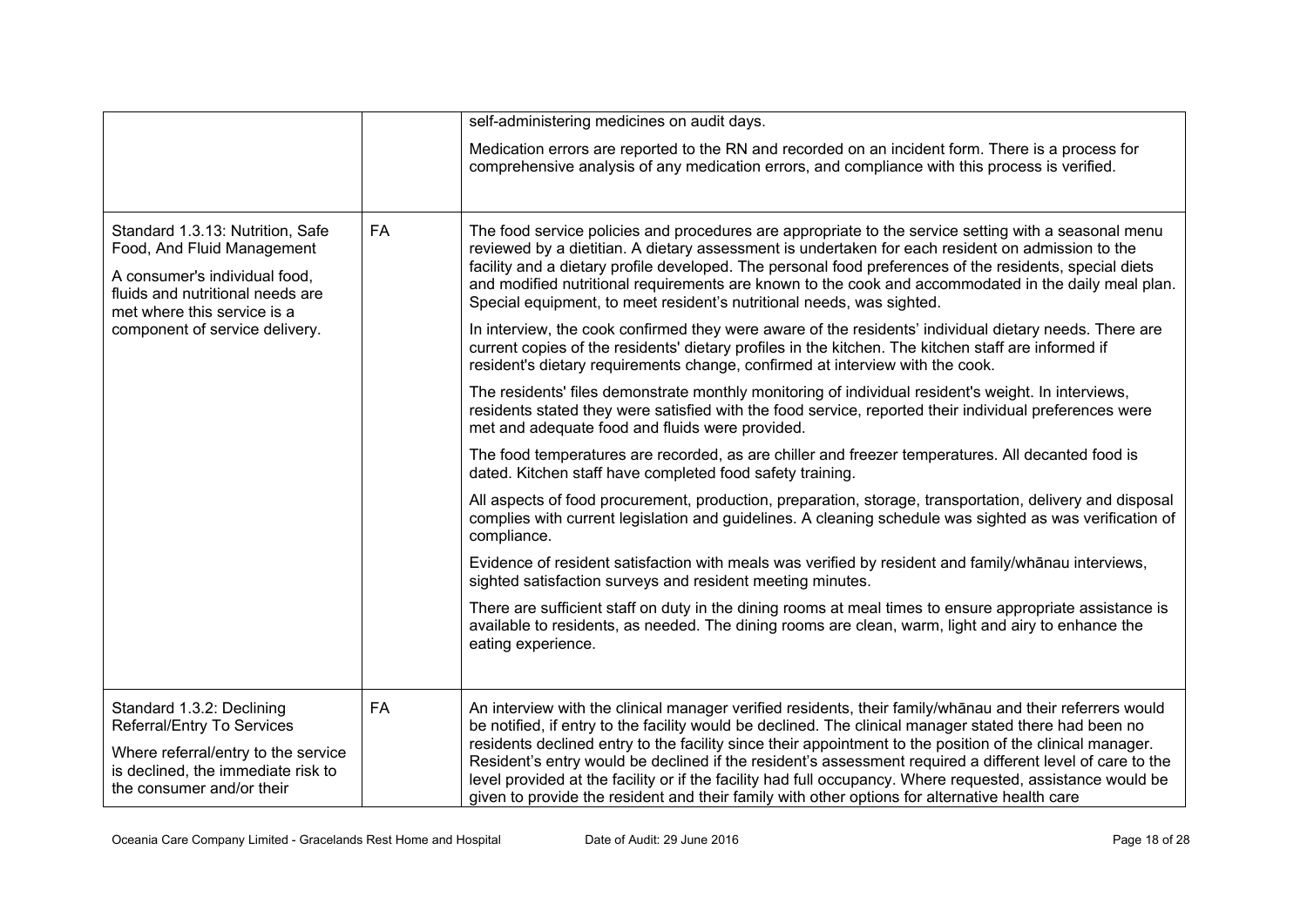| family/whānau is managed by the<br>organisation, where appropriate.                                                                                                                                               |           | arrangements or residential services, confirmed at interviews.                                                                                                                                                                                                                                                                                                                                                                                                                                                                                                                                                                                                            |
|-------------------------------------------------------------------------------------------------------------------------------------------------------------------------------------------------------------------|-----------|---------------------------------------------------------------------------------------------------------------------------------------------------------------------------------------------------------------------------------------------------------------------------------------------------------------------------------------------------------------------------------------------------------------------------------------------------------------------------------------------------------------------------------------------------------------------------------------------------------------------------------------------------------------------------|
| Standard 1.3.4: Assessment<br>Consumers' needs, support<br>requirements, and preferences are<br>gathered and recorded in a timely<br>manner.                                                                      | <b>FA</b> | On admission, residents have their needs identified through a variety of information sources that<br>include: the needs assessment and service coordination (NASC) agency; other service providers<br>involved with the resident; the resident; family and on-site assessments using a range of assessment<br>tools. The information gathered is recorded.<br>Over the next three weeks post resident's admission, the CM, CN or RN undertakes an interRAI<br>assessment, and other assessments as clinically indicated, which are reviewed six monthly or as<br>needs, outcomes and goals of the resident change. The residents' interRAI assessments are up to<br>date. |
| Standard 1.3.5: Planning<br>Consumers' service delivery plans<br>are consumer focused, integrated,<br>and promote continuity of service<br>delivery.                                                              | <b>FA</b> | The residents' care plans are individualised, integrated and up to date. The care plan interventions<br>reflect the risk assessments and the level of care required. Short term care plans are developed, when<br>required and signed off by the RN when problems are resolved.<br>In interviews, staff reported they receive adequate information for continuity of residents' care. The<br>residents have input into their care planning and review. Regular GP care is implemented, sighted in<br>current GP progress reports and confirmed at GP interview.                                                                                                           |
| Standard 1.3.6: Service<br>Delivery/Interventions<br>Consumers receive adequate and<br>appropriate services in order to<br>meet their assessed needs and<br>desired outcomes.                                     | <b>FA</b> | Documentation, observations and interviews verified the provision of care provided to residents was<br>consistent with residents' needs and desired outcomes. Residents and family expressed satisfaction<br>with the care provided.<br>There were sufficient supplies of equipment seen to be available that comply with best practice<br>guidelines and meet the residents' needs.                                                                                                                                                                                                                                                                                      |
| Standard 1.3.7: Planned Activities<br>Where specified as part of the<br>service delivery plan for a<br>consumer, activity requirements<br>are appropriate to their needs,<br>age, culture, and the setting of the | <b>FA</b> | A diversional therapist (DT) and an activities coordinator are employed to develop and implement the<br>planned recreational programme. There is one activities programme that specifies activities for hospital<br>residents, specific activities for rest home residents and activities that both the hospital and rest home<br>residents can participate in.<br>The DT assesses residents on admission to ascertain their activity and recreational needs with input<br>from family, confirmed at interview. Activities assessments are analysed to develop the activities                                                                                             |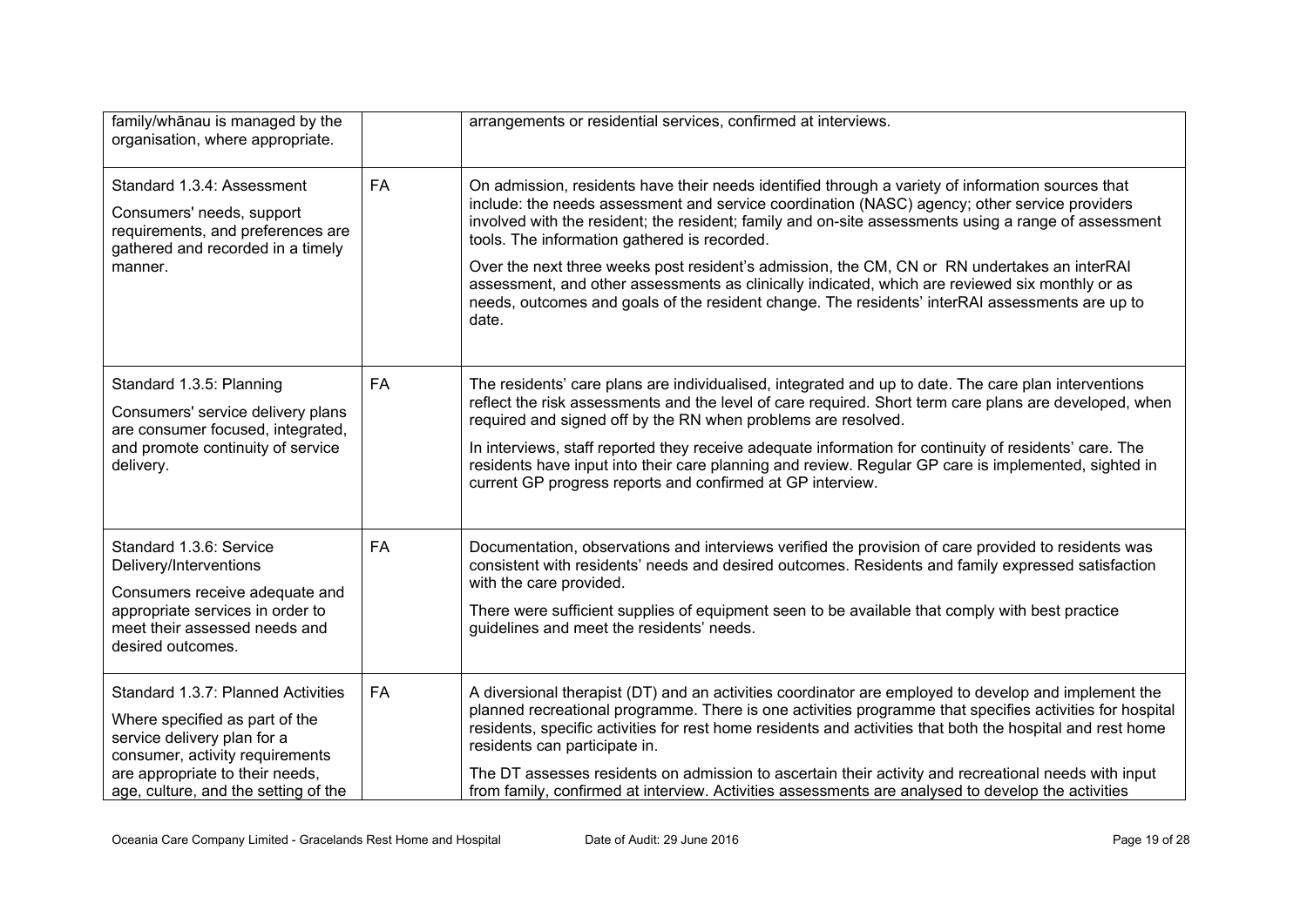| service.                                                                                                                                                                            |           | programme that is meaningful to the residents. The residents' long term care plans reflect the activities<br>assessment findings and are individualised and up to date. The planned monthly activities programme<br>sighted matches the skills and interests evidenced in residents' assessment data. Activities reflect<br>residents' goals, ordinary patterns of life and include normal community activities. Family/whānau and<br>friends are welcome to attend all activities. |
|-------------------------------------------------------------------------------------------------------------------------------------------------------------------------------------|-----------|-------------------------------------------------------------------------------------------------------------------------------------------------------------------------------------------------------------------------------------------------------------------------------------------------------------------------------------------------------------------------------------------------------------------------------------------------------------------------------------|
|                                                                                                                                                                                     |           | A physiotherapist assesses residents for mobility needs; residents who have frequent falls and when a<br>resident's condition deteriorates and mobility assessments require review. The physiotherapy assistant<br>conducts the "get active programme' and assists the physiotherapist with residents' physiotherapy<br>programmes.                                                                                                                                                 |
| Standard 1.3.8: Evaluation<br>Consumers' service delivery plans                                                                                                                     | PA Low    | Resident care is evaluated on each shift and reported in the progress notes. If any change is noted it is<br>reported to the registered nurse or the charge nurse.                                                                                                                                                                                                                                                                                                                  |
| are evaluated in a comprehensive<br>and timely manner.                                                                                                                              |           | Formal care plan evaluations, following reassessments occur every six months or as residents' needs<br>change, however the evaluation to measure the degree of a resident's response in relation to desired<br>outcomes and goals are not always recorded. Where progress is different from expected, the service<br>responds by initiating changes to the service delivery plan.                                                                                                   |
|                                                                                                                                                                                     |           | A short term care plan is initiated for short term concerns. Short term care plans are reviewed daily,<br>weekly or fortnightly as indicated by the degree of risk noted during the assessment process.<br>Interviews verified residents and family/whanau are included and informed of all changes.                                                                                                                                                                                |
| Standard 1.3.9: Referral To Other<br><b>Health And Disability Services</b><br>(Internal And External)                                                                               | <b>FA</b> | Residents are supported to access or seek referral to other health and/or disability service providers. If<br>the need for other non-urgent services are indicated or requested, the GP sends a referral to seek<br>specialist service provider assistance. Referrals are followed up on a regular basis by the GP. The                                                                                                                                                             |
| Consumer support for access or<br>referral to other health and/or<br>disability service providers is<br>appropriately facilitated, or<br>provided to meet consumer<br>choice/needs. |           | resident and the family are kept informed of the referral process, as verified by documentation and<br>interviews. Acute/urgent referrals are attended to immediately, sending the resident to accident and<br>emergency in an ambulance if the circumstances dictate.                                                                                                                                                                                                              |
| Standard 1.4.1: Management Of<br>Waste And Hazardous Substances<br>Consumers, visitors, and service                                                                                 | <b>FA</b> | Documented processes for the management of waste and hazardous substances are in place and the<br>hazard register is current. Policies and procedures specify labelling requirements in line with legislation<br>including the requirement for labels to be clear, accessible to read and free from damage. Material                                                                                                                                                                |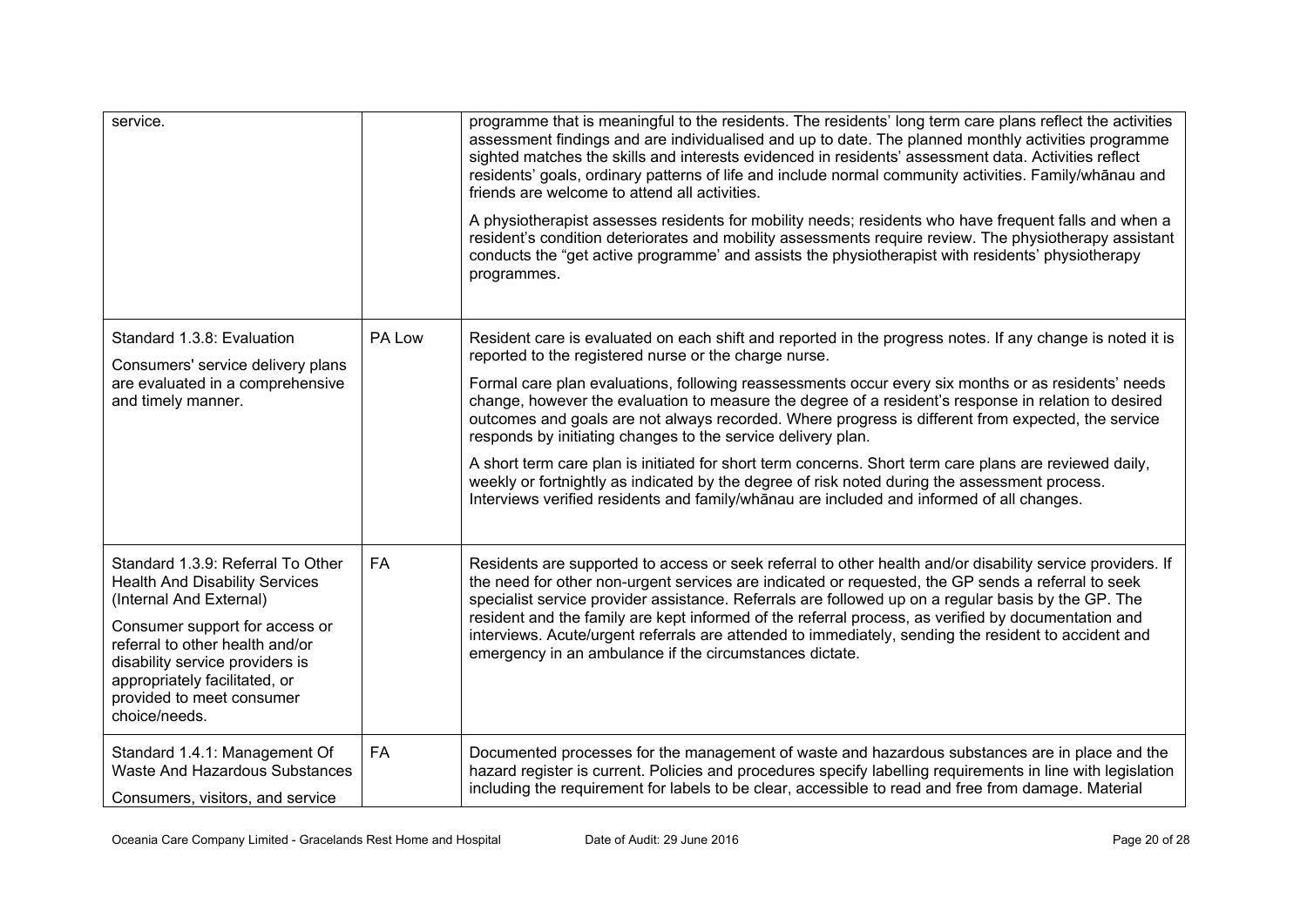| providers are protected from harm<br>as a result of exposure to waste,<br>infectious or hazardous<br>substances, generated during<br>service delivery.                                                                             |           | safety data sheets are available throughout the facility and accessible for staff. Staff receive training<br>and education to ensure safe and appropriate handling of waste and hazardous substances. Interviews<br>with the household staff confirmed this.<br>There is provision and availability of personal protective clothing and equipment including;<br>goggles/visors; gloves; aprons; footwear; and masks. During a tour of the facility, personal protective<br>clothing and equipment was observed in areas where there were risks |
|------------------------------------------------------------------------------------------------------------------------------------------------------------------------------------------------------------------------------------|-----------|------------------------------------------------------------------------------------------------------------------------------------------------------------------------------------------------------------------------------------------------------------------------------------------------------------------------------------------------------------------------------------------------------------------------------------------------------------------------------------------------------------------------------------------------|
| Standard 1.4.2: Facility<br>Specifications<br>Consumers are provided with an<br>appropriate, accessible physical<br>environment and facilities that are                                                                            | <b>FA</b> | A current building warrant of fitness is displayed; with the date of expiry as 17 December 2017. There<br>have been no building modifications since the last audit. There is evidence of areas being refurbished<br>and painted in accordance with the maintenance plan. The service has a planned maintenance<br>schedule implemented with an annual test and tag programme and this is up to date with checking and<br>calibrating of clinical equipment annually.                                                                           |
| fit for their purpose.                                                                                                                                                                                                             |           | Interviews with staff and observation of the facility confirm there is adequate equipment including;<br>pressure relieving mattresses; shower chairs; hoists and sensor alarm mats.                                                                                                                                                                                                                                                                                                                                                            |
|                                                                                                                                                                                                                                    |           | There are quiet areas throughout the facility for residents and visitors to meet, providing privacy, when<br>required. There are two courtyards and lawn areas with shade, seating and outdoor tables.                                                                                                                                                                                                                                                                                                                                         |
| Standard 1.4.3: Toilet, Shower,<br><b>And Bathing Facilities</b>                                                                                                                                                                   | <b>FA</b> | There are adequate numbers of accessible toilets/bathing facilities. Visitor's toilets and residents toilets<br>are located close to communal areas. All the toilets have a system that indicates if it is engaged or                                                                                                                                                                                                                                                                                                                          |
| Consumers are provided with<br>adequate toilet/shower/bathing<br>facilities. Consumers are assured<br>privacy when attending to personal<br>hygiene requirements or receiving<br>assistance with personal hygiene<br>requirements. |           | vacant.<br>All the residents' toilets and bathing areas have handrails and other equipment/accessories to enhance<br>and promote resident's independence.                                                                                                                                                                                                                                                                                                                                                                                      |
|                                                                                                                                                                                                                                    |           | Residents and family members report that there are sufficient toilets and showers with some rooms in<br>the rest home/hospital area having their own ensuite. Staff were observed to supporting residents to<br>access communal toilets and showers in ways that are respectful and dignified.                                                                                                                                                                                                                                                 |
| Standard 1.4.4: Personal<br>Space/Bed Areas<br>Consumers are provided with<br>adequate personal space/bed<br>areas appropriate to the consumer                                                                                     | FA        | There is adequate personal space in all the bedrooms to allow residents and staff to safely move<br>around in the room. Equipment was sighted in rooms requiring this, with sufficient space for both the<br>equipment and at least two staff and the resident, for example; hoists and wheel chairs. The resident's<br>rooms are personalised with furnishings, photos and other personal belongings. Residents and families<br>are encouraged to make the suite their own.                                                                   |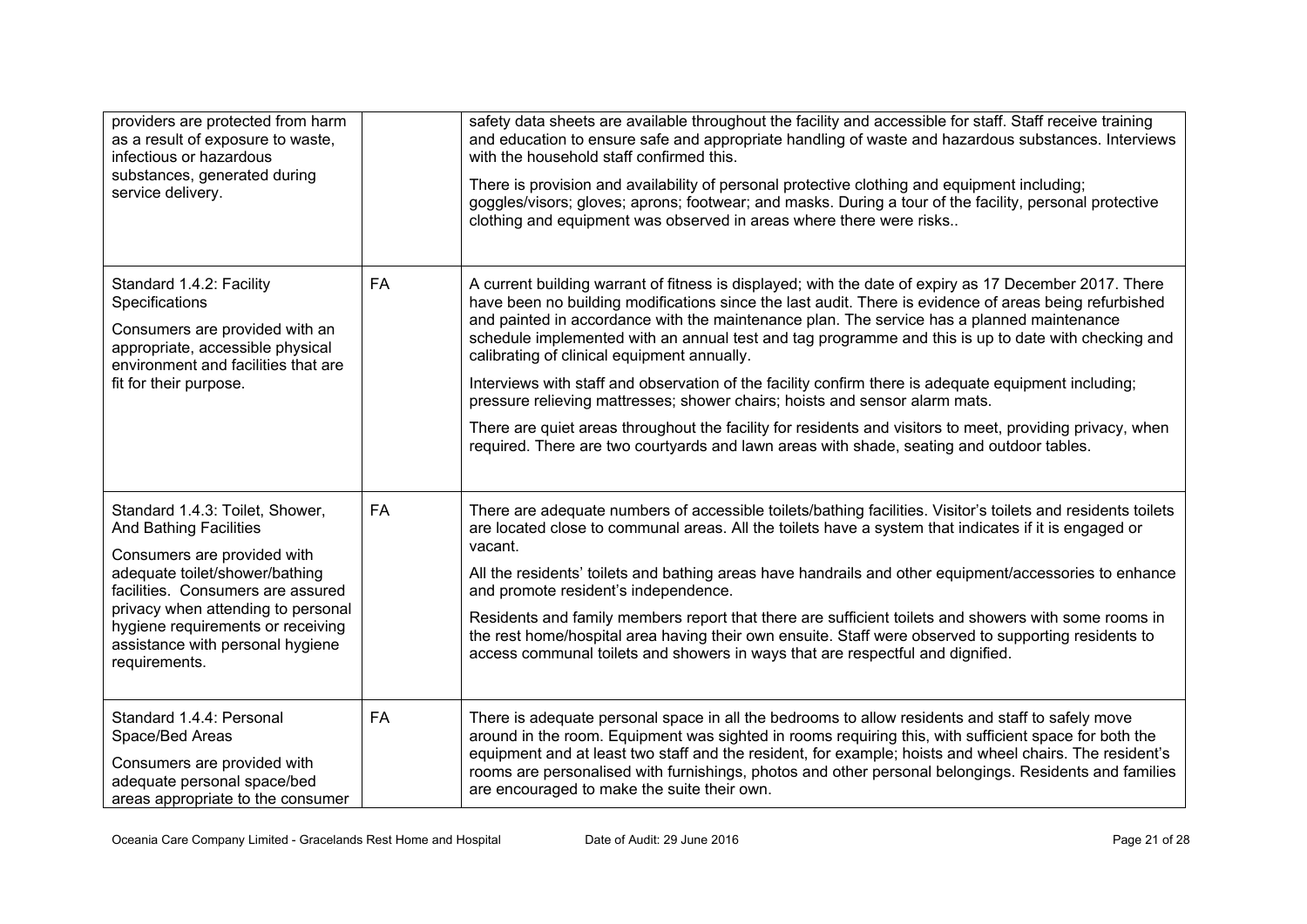| group and setting.                                                                                                                                                                                                                    |    |                                                                                                                                                                                                                                                                                                                                                                                                                                                                                                                                                  |
|---------------------------------------------------------------------------------------------------------------------------------------------------------------------------------------------------------------------------------------|----|--------------------------------------------------------------------------------------------------------------------------------------------------------------------------------------------------------------------------------------------------------------------------------------------------------------------------------------------------------------------------------------------------------------------------------------------------------------------------------------------------------------------------------------------------|
| Standard 1.4.5: Communal Areas<br>For Entertainment, Recreation,<br>And Dining<br>Consumers are provided with safe,<br>adequate, age appropriate, and<br>accessible areas to meet their<br>relaxation, activity, and dining<br>needs. | FA | The service has lounges and dining areas including areas that can be used for activities. All areas are<br>easily accessed by residents and staff. Residents are able to access areas for privacy, when required.<br>Furniture is appropriate to the setting and arranged in a manner which enables residents to mobilise<br>freely. The dining areas have ample space for residents.                                                                                                                                                            |
| Standard 1.4.6: Cleaning And<br><b>Laundry Services</b><br>Consumers are provided with safe                                                                                                                                           | FA | The laundry service was contracted out November 2015 to the laundry site at Atawhai Rest Home and<br>Village, which is its own business entity and meets the regulatory requirements for a commercial<br>laundry.                                                                                                                                                                                                                                                                                                                                |
| and hygienic cleaning and laundry<br>services appropriate to the setting<br>in which the service is being<br>provided.                                                                                                                |    | There are designated clean and dirty areas in the laundry with separate doors to take clean and dirty<br>laundry in and out. Laundry staff are required to return linen to the rooms. The linen trolleys are clearly<br>labelled to identify resident's individual laundry and general laundry. The laundry staff interviewed<br>confirmed knowledge of their role including management of any infectious linen.                                                                                                                                 |
|                                                                                                                                                                                                                                       |    | There are cleaners on site during the day, seven days a week. The cleaners have a lockable cupboard<br>to put chemicals in and the cleaners are aware that the trolley must be with them at all times. Cleaners<br>were observed on the days of the audit keeping the cleaning trolley in sight. All chemicals are in<br>appropriately labelled containers. Laundry chemicals are administered through a closed system which<br>is managed by a chemical contractor company. Products are used with training around use of products<br>provided. |
| Standard 1.4.7: Essential,<br><b>Emergency, And Security Systems</b>                                                                                                                                                                  | FA | An evacuation plan is approved by the New Zealand Fire Service. An evacuation policy on emergency<br>and security situations is in place. A fire drill is provided to staff six monthly. The orientation<br>programme includes fire and security training. Staff confirmed their awareness of emergency                                                                                                                                                                                                                                          |
| Consumers receive an appropriate<br>and timely response during<br>emergency and security situations.                                                                                                                                  |    | procedures. All required fire equipment was sighted on the day of audit and all equipment had been<br>checked within required timeframes.                                                                                                                                                                                                                                                                                                                                                                                                        |
|                                                                                                                                                                                                                                       |    | A civil defence plan is in place. There are adequate supplies in the event of a civil defence emergency<br>including: food; water; blankets; emergency lighting and gas BBQs. An electronic call bell system<br>utilises a pager system. There are call bells in all resident rooms, resident toilets, and communal areas<br>including the hallways and dining rooms. Call bell audits are routinely completed and residents and                                                                                                                 |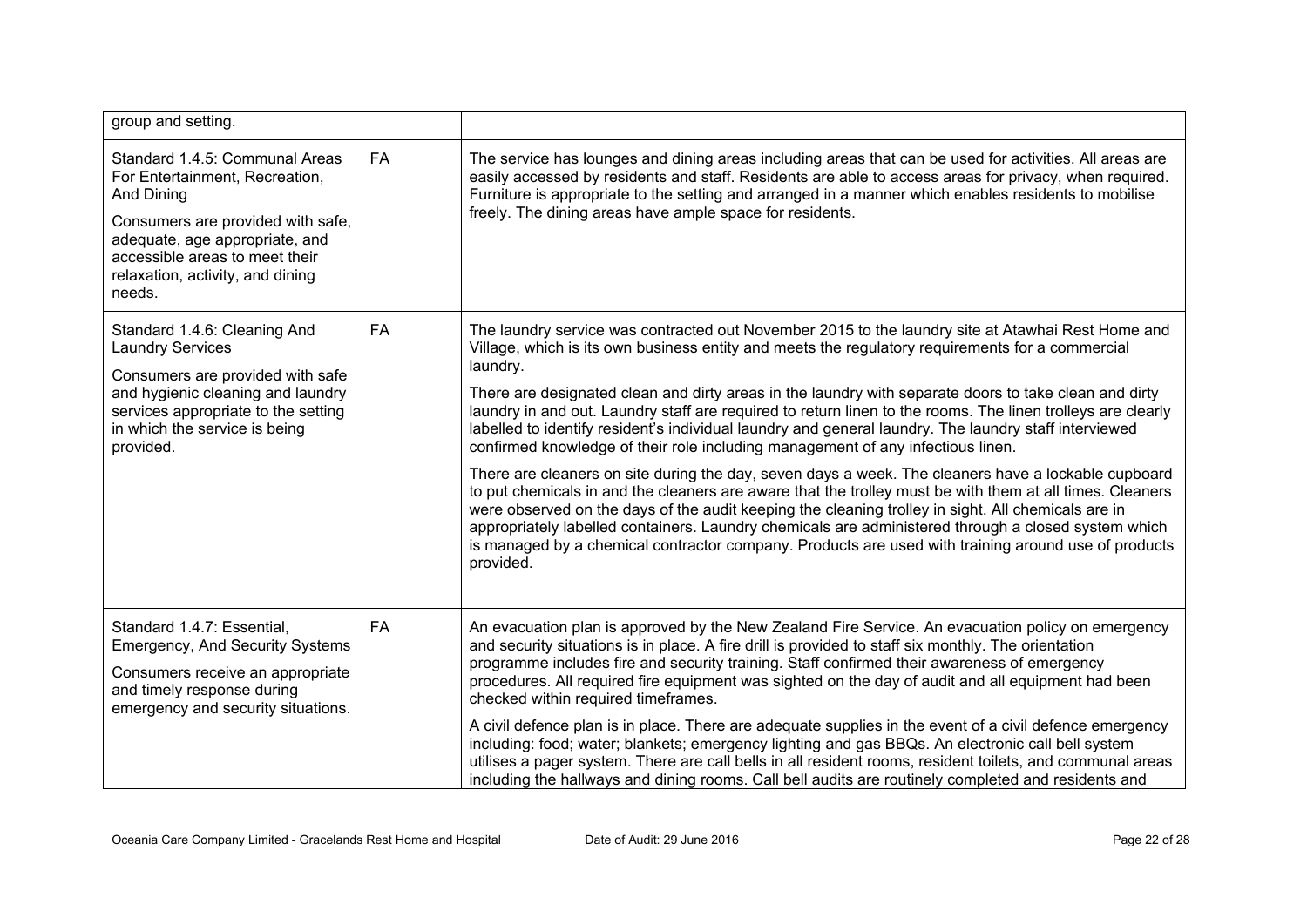|                                                                                                                                                                                                                                    |           | family state that there are prompt responses to call bells.                                                                                                                                                                                                                                                                                                                                                                                                                                                                                                               |
|------------------------------------------------------------------------------------------------------------------------------------------------------------------------------------------------------------------------------------|-----------|---------------------------------------------------------------------------------------------------------------------------------------------------------------------------------------------------------------------------------------------------------------------------------------------------------------------------------------------------------------------------------------------------------------------------------------------------------------------------------------------------------------------------------------------------------------------------|
|                                                                                                                                                                                                                                    |           | External doors leading to the gardens and outside doors are locked after sunset. Staff complete a<br>check in the evening that confirms that security measures are in place.                                                                                                                                                                                                                                                                                                                                                                                              |
| Standard 1.4.8: Natural Light,<br>Ventilation, And Heating<br>Consumers are provided with<br>adequate natural light, safe<br>ventilation, and an environment<br>that is maintained at a safe and<br>comfortable temperature.       | FA        | There are procedures to ensure the service is responsive to resident feedback in relation to heating<br>and ventilation, wherever possible. Residents are provided with adequate natural light, safe ventilation,<br>heating and an environment that is maintained at a safe and comfortable temperature. There is a<br>designated external smoking area for residents. Family and residents confirm that rooms are<br>maintained at an appropriate temperature.                                                                                                          |
| Standard 3.1: Infection control<br>management                                                                                                                                                                                      | <b>FA</b> | The infection control (IC) policy and procedures provide information and resources to inform staff on<br>infection prevention and control.                                                                                                                                                                                                                                                                                                                                                                                                                                |
| There is a managed environment,<br>which minimises the risk of<br>infection to consumers, service<br>providers, and visitors. This shall<br>be appropriate to the size and<br>scope of the service.                                |           | The delegation of IC matters is documented in policies, along with an infection control nurse's (ICN)<br>job description. The ICN position is assigned to a registered nurse. There is evidence of regular reports<br>on infection related issues and these are communicated to staff and management. The IC programme<br>is reviewed annually.                                                                                                                                                                                                                           |
| Standard 3.2: Implementing the<br>infection control programme<br>There are adequate human,<br>physical, and information<br>resources to implement the<br>infection control programme and<br>meet the needs of the<br>organisation. | <b>FA</b> | The ICN has access to relevant and current information, which is appropriate to the size and<br>complexity of the service. There is evidence of communication with nurse specialists, microbiologist<br>and consultants in respect of infection control matters. The IC is an agenda item at the facility's<br>meetings, evidenced during review of meeting minutes and interviews with staff.<br>Implementation of the IC programme is monitored via internal audits that include review of procedural<br>compliance, staff knowledge and training and IC documentation. |
| Standard 3.3: Policies and<br>procedures<br>Documented policies and<br>procedures for the prevention and                                                                                                                           | FA        | The IC policies and procedures are relevant to the service and reflect current accepted good practice<br>and relevant legislative requirements. They are written in a user friendly format and contain appropriate<br>level of information and are readily accessible to all personnel, confirmed at staff interviews. The IC<br>policies and procedures are developed and reviewed regularly in consultation and input from relevant<br>staff, and external specialists. IC policies and procedures identify links to other documentation in the                         |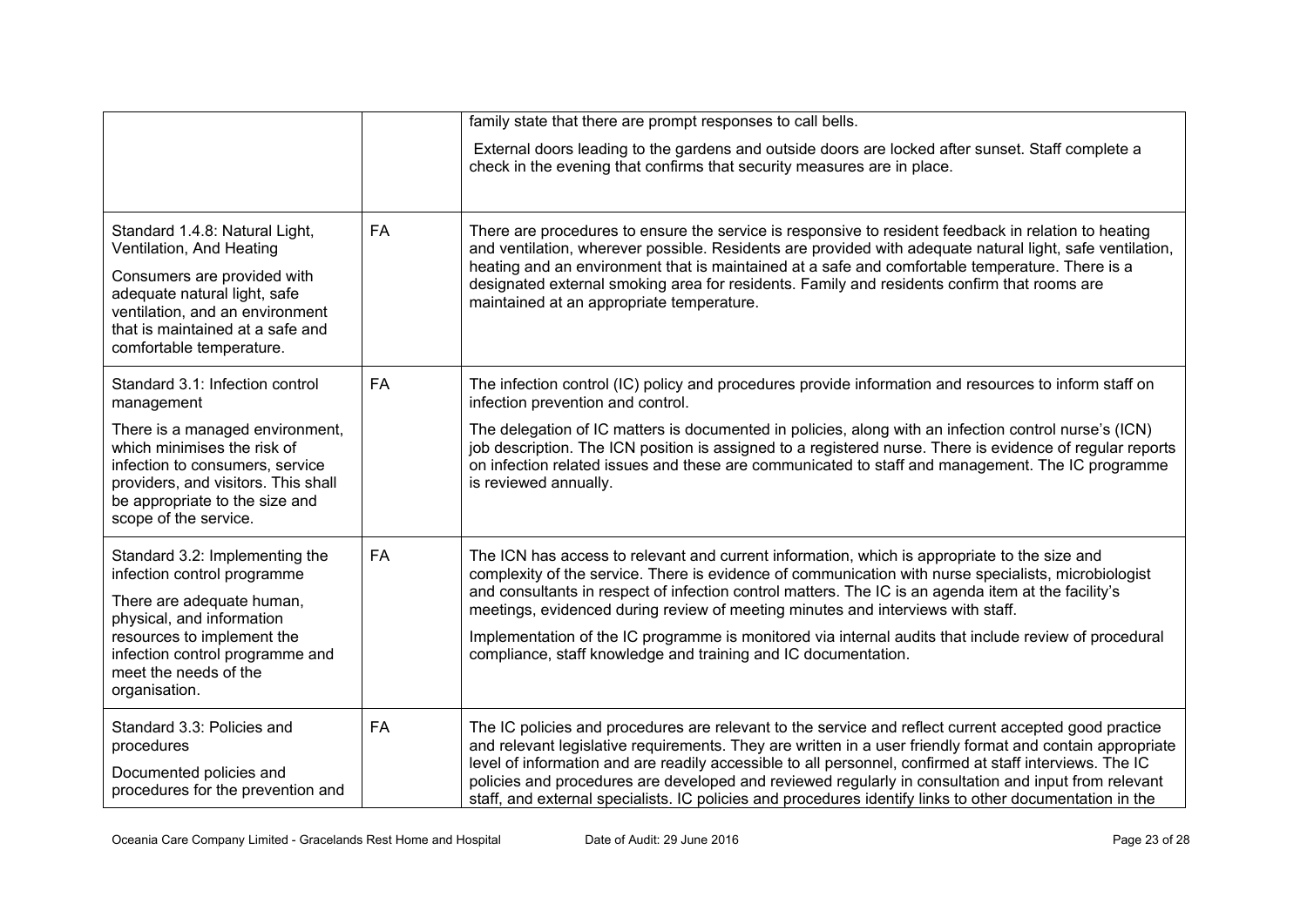| control of infection reflect current<br>accepted good practice and<br>relevant legislative requirements<br>and are readily available and are<br>implemented in the organisation.<br>These policies and procedures are<br>practical, safe, and<br>appropriate/suitable for the type of<br>service provided. |           | facility                                                                                                                                                                                                                                                                                                                                                                                                                                                                                                                                                                                                                                                                                                                                                                                                                                                                                                                                                                                                                                                                                                                                                                                                                                                                                                                                                  |
|------------------------------------------------------------------------------------------------------------------------------------------------------------------------------------------------------------------------------------------------------------------------------------------------------------|-----------|-----------------------------------------------------------------------------------------------------------------------------------------------------------------------------------------------------------------------------------------------------------------------------------------------------------------------------------------------------------------------------------------------------------------------------------------------------------------------------------------------------------------------------------------------------------------------------------------------------------------------------------------------------------------------------------------------------------------------------------------------------------------------------------------------------------------------------------------------------------------------------------------------------------------------------------------------------------------------------------------------------------------------------------------------------------------------------------------------------------------------------------------------------------------------------------------------------------------------------------------------------------------------------------------------------------------------------------------------------------|
| Standard 3.4: Education<br>The organisation provides relevant<br>education on infection control to all<br>service providers, support staff,<br>and consumers.                                                                                                                                              | <b>FA</b> | The clinical staff identify situations where IC education is required for a resident such as: hand<br>hygiene; cough etiquette; and one on one education is conducted. The IC staff education is provided<br>with the education sessions' records of staff attendance/participation and content of the presentations.<br>Staff are required to complete IC competencies, sighted in staff files and confirmed at staff interviews.<br>There is recorded evidence of the CM and the ICN attending the Hawke's Bay DHB IC information and<br>support group meetings that include education sessions from clinical IC experts.                                                                                                                                                                                                                                                                                                                                                                                                                                                                                                                                                                                                                                                                                                                               |
| Standard 3.5: Surveillance<br>Surveillance for infection is carried<br>out in accordance with agreed<br>objectives, priorities, and methods<br>that have been specified in the<br>infection control programme.                                                                                             | <b>FA</b> | The type of surveillance undertaken is appropriate to the size and complexity of this service.<br>Standardised definitions are used for the identification and classification of infection events, indicators<br>or outcomes. Infection logs are maintained for infection events. Residents' files evidenced the<br>residents' who were diagnosed with an infection had short term care plans.<br>In interviews, staff reported they are made aware of any infections of individual residents by way of<br>feedback from the RNs, verbal handovers, short term care plans and progress notes. This was<br>evidenced during attendance at the staff handover and review of the residents' files.<br>In interviews with clinical staff and management it was confirmed there had been an outbreak at the<br>facility since last audit. Review of the outbreak documentation evidences: consultation with the<br>HBDHB infection prevention and control advisor; a microbiologist; residents and family were provided<br>with information about the outbreak; and treatment approval letters asking for individual approval to be<br>treated as per guidelines. Correct IC measures were conducted. Sentinel events notification was<br>completed. Outbreak register was maintained. The IC meeting in June 2016 was held for debriefing of<br>the outbreak. |
| Standard 2.1.1: Restraint                                                                                                                                                                                                                                                                                  | FA        | The definition of restraint and enabler is congruent with the definition in the standard. There were eight<br>residents requesting the use of enablers and four residents using restraint on the days of the audit.                                                                                                                                                                                                                                                                                                                                                                                                                                                                                                                                                                                                                                                                                                                                                                                                                                                                                                                                                                                                                                                                                                                                       |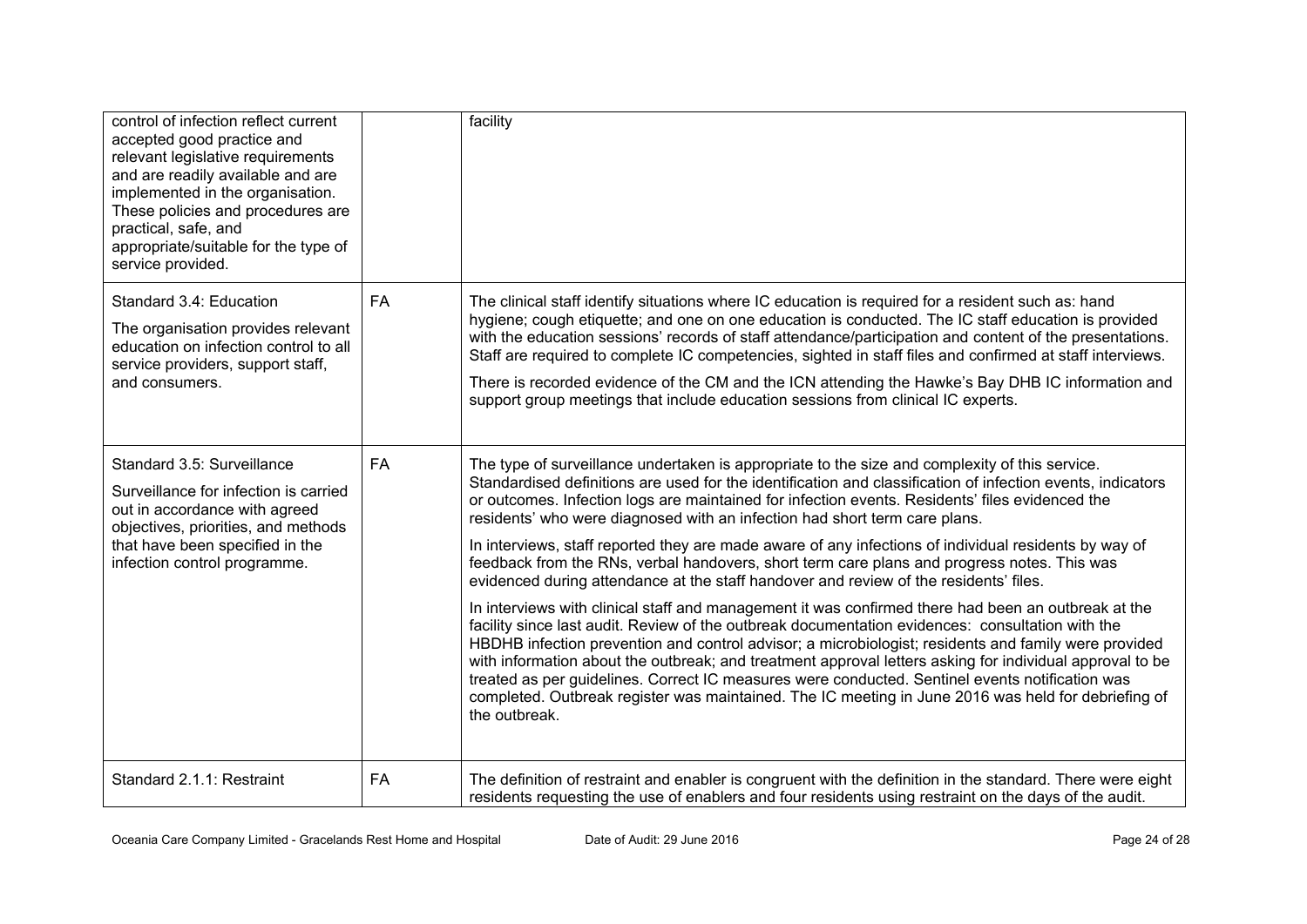| minimisation                                                                                                                                                                                                                                                                                                                                         |           | The restraint and enabler use are documented in residents' care plans.                                                                                                                                                                                                                                                                                                                                                                                                                                                                                                                                                                                                                                                                                                      |  |
|------------------------------------------------------------------------------------------------------------------------------------------------------------------------------------------------------------------------------------------------------------------------------------------------------------------------------------------------------|-----------|-----------------------------------------------------------------------------------------------------------------------------------------------------------------------------------------------------------------------------------------------------------------------------------------------------------------------------------------------------------------------------------------------------------------------------------------------------------------------------------------------------------------------------------------------------------------------------------------------------------------------------------------------------------------------------------------------------------------------------------------------------------------------------|--|
| Services demonstrate that the use<br>of restraint is actively minimised.                                                                                                                                                                                                                                                                             |           | The approval process for enabler use is activated when a resident voluntarily requests an enabler to<br>assist them to maintain independence and/or safety, confirmed at staff and management interviews.                                                                                                                                                                                                                                                                                                                                                                                                                                                                                                                                                                   |  |
|                                                                                                                                                                                                                                                                                                                                                      |           | In interviews with staff and in staff records there was evidence that restraint minimisation and safe<br>practice (RMSP), enabler usage and prevention and/or de-escalation education and training is<br>provided. The staff restraint competencies are current.                                                                                                                                                                                                                                                                                                                                                                                                                                                                                                            |  |
|                                                                                                                                                                                                                                                                                                                                                      |           | National restraint benchmarking and analysis is reviewed monthly by the clinical and quality managers<br>and the results indicate there has been reduction in restraint used nationally due to use of low low<br>beds and the use of perimeter mattress surrounds.                                                                                                                                                                                                                                                                                                                                                                                                                                                                                                          |  |
| Standard 2.2.1: Restraint approval<br>and processes<br>Services maintain a process for<br>determining approval of all types of<br>restraint used, restraint processes<br>(including policy and procedure),<br>duration of restraint, and ongoing<br>education on restraint use and this<br>process is made known to service<br>providers and others. | FA        | The Oceania Care Company clinical and quality team are responsible for approving any form or type of<br>restraint practice used at Oceania facilities nationally. Oversight of restraint use at each individual<br>Oceania facility is the responsibility of restraint coordinators. The restraint coordinator (RC) is the<br>clinical manager (RN). The responsibilities for this role are defined in the RC position description.<br>Restraints are authorised following a comprehensive assessment of the resident. The approval<br>includes consultation with other members of the multidisciplinary team. The restraint consent forms<br>evidence consent for restraint is obtained from the GP, the restraint coordinator and the resident<br>and/or a family member. |  |
| Standard 2.2.2: Assessment<br>Services shall ensure rigorous<br>assessment of consumers is<br>undertaken, where indicated, in<br>relation to use of restraint.                                                                                                                                                                                       | <b>FA</b> | Restraint assessment is completed prior to commencement of any restraint. The clinical files of<br>residents using restraint evidence the restraint assessment authorisation and plans are in place.<br>Restraint assessments evidence the restraint coordinator's sign off and evidence all appropriate<br>factors have been taken into consideration.                                                                                                                                                                                                                                                                                                                                                                                                                     |  |
| Standard 2.2.3: Safe Restraint Use<br>Services use restraint safely                                                                                                                                                                                                                                                                                  | <b>FA</b> | Protocols on safe use of restraint detail the processes of assessment, approval and implementation<br>and these guide staff in the safe use of restraint. Strategies are implemented prior to the use of<br>restraint to prevent the resident from incurring injury, for example, the use of low beds, mattresses and<br>sensor mats. The policies that guide staff in the safe use of restraint document: the current approved<br>forms of restraint; the indications for use; associated risks; safety precautions; and required<br>authorisation, reporting and monitoring.<br>Staff training and education in restraint use includes appropriate orientation and ongoing education.                                                                                     |  |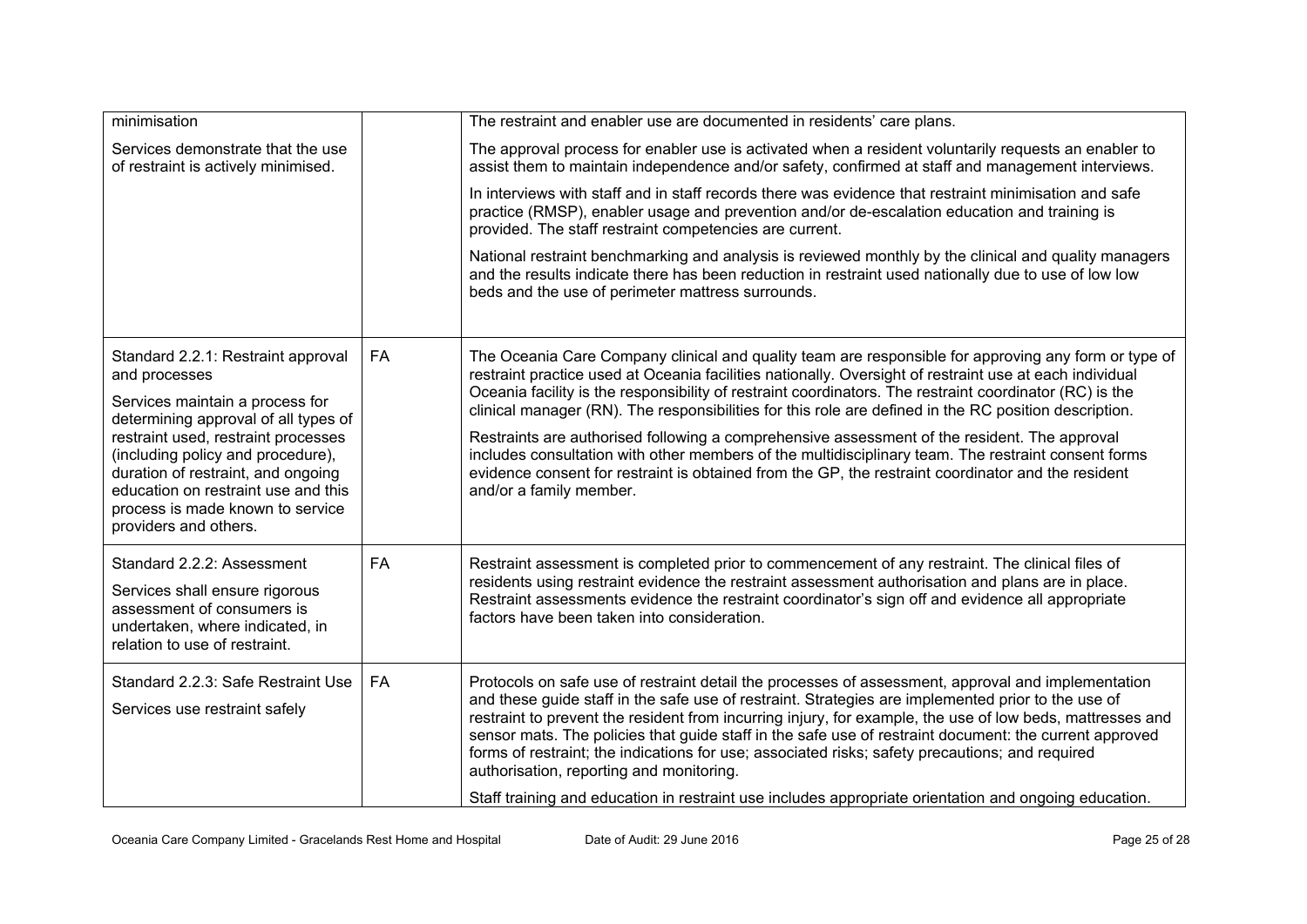|                                                                                                                                                       |           | Evidence of ongoing education regarding restraint and challenging behaviours is evident. Restraint<br>competency testing of staff is included in the education of staff. There is mandatory training for staff in<br>restraint and this includes completion of the workbook.<br>The restraint register is up to date and records all necessary information to provide an auditable trail of<br>restraint events.<br>Health care assistants are responsible for monitoring and completing restraint forms when the<br>restraints are in use.                                                                                                                                                                                                                                           |
|-------------------------------------------------------------------------------------------------------------------------------------------------------|-----------|---------------------------------------------------------------------------------------------------------------------------------------------------------------------------------------------------------------------------------------------------------------------------------------------------------------------------------------------------------------------------------------------------------------------------------------------------------------------------------------------------------------------------------------------------------------------------------------------------------------------------------------------------------------------------------------------------------------------------------------------------------------------------------------|
| Standard 2.2.4: Evaluation<br>Services evaluate all episodes of<br>restraint.                                                                         | <b>FA</b> | Evaluation of restraint occurs through restraint event reporting by the facility to the Oceania support<br>office by measuring relevant clinical key performance indicators. Each individual episode of restraint is<br>evaluated. The clinical files of residents using restraint evidence the restraint evaluation forms are<br>completed and these include all the relevant factors in this standard.<br>The restraint minimisation team meeting minutes evidence evaluation of each restraint use at the<br>facility.<br>The resident (if able) and the family are involved in the evaluation of the restraints' effectiveness and<br>continuity. Documentation was sighted in the progress notes of the residents regarding restraint related<br>matters.                        |
| Standard 2.2.5: Restraint<br>Monitoring and Quality Review<br>Services demonstrate the<br>monitoring and quality review of<br>their use of restraint. | <b>FA</b> | There is evidence of monitoring and quality review of the use of restraints at the facility. The restraint<br>minimisation team meeting minute's evidence review of the compliance with the standard and includes:<br>individual resident's restraint review; restraint register update; education review and any relevant<br>restraint issues. Restraint use audits are conducted and include detailed review of residents' clinical<br>files of residents who use restraint.<br>Oceania national restraint authority group terms of reference are recorded. This group meet annually<br>to review the compliance with the restraint standard and review of restraint use nationally. The last<br>Oceania national restraint authority group meeting was conducted in February 2016. |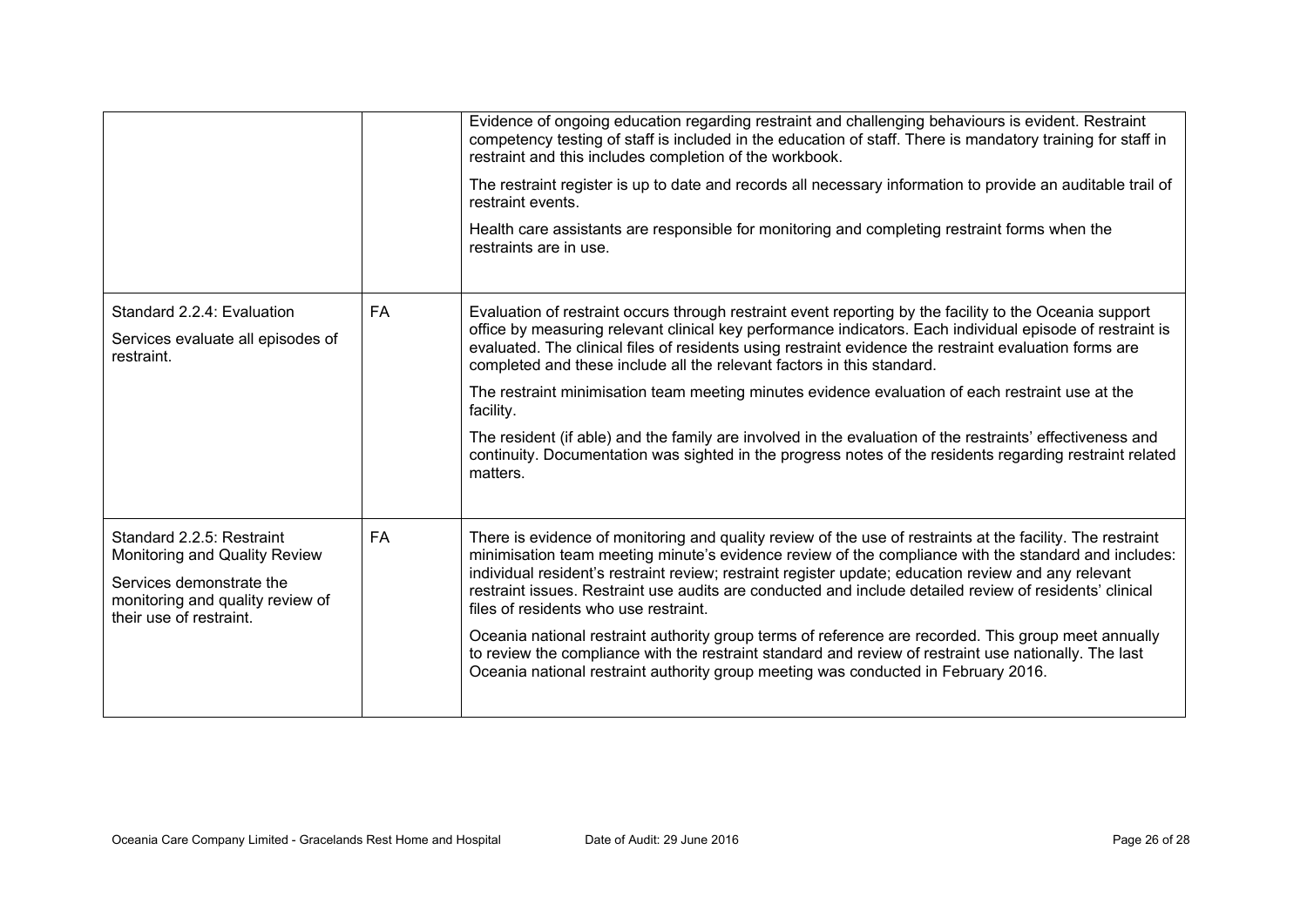## **Specific results for criterion where corrective actions are required**

Where a standard is rated partially attained (PA) or unattained (UA) specific corrective actions are recorded under the relevant criteria for the standard. The following table contains the criterion where corrective actions have been recorded.

Criterion can be linked to the relevant standard by looking at the code. For example, a Criterion 1.1.1.1: Service providers demonstrate knowledge and understanding of consumer rights and obligations, and incorporate them as part of their everyday practice relates to Standard 1.1.1: Consumer Rights During Service Delivery in Outcome 1.1: Consumer Rights.

If there is a message "no data to display" instead of a table, then no corrective actions were required as a result of this audit.

| <b>Criterion with desired</b><br>outcome                                                                                                                                                                                         | <b>Attainment</b><br>Rating | <b>Audit Evidence</b>                                                                                                                                                                                                                                                                                                                                                                                                                                                                                                                                                                                                                             | <b>Audit Finding</b>                                                | <b>Corrective</b><br>action<br>required and<br>timeframe for<br>completion<br>(days)                                                                                           |
|----------------------------------------------------------------------------------------------------------------------------------------------------------------------------------------------------------------------------------|-----------------------------|---------------------------------------------------------------------------------------------------------------------------------------------------------------------------------------------------------------------------------------------------------------------------------------------------------------------------------------------------------------------------------------------------------------------------------------------------------------------------------------------------------------------------------------------------------------------------------------------------------------------------------------------------|---------------------------------------------------------------------|--------------------------------------------------------------------------------------------------------------------------------------------------------------------------------|
| Criterion 1.3.8.2<br>Evaluations are<br>documented, consumer-<br>focused, indicate the<br>degree of achievement or<br>response to the support<br>and/or intervention, and<br>progress towards<br>meeting the desired<br>outcome. | PA Low                      | Hospital files reviewed evidenced evaluations were completed, however the<br>documentation of the degree of response/progress to meeting a desired<br>outcome was not consistently recorded. Review of three hospital files of<br>residents requiring evaluation was conducted (the hospital tracer and one<br>other resident's file did not require evaluation as the admissions were within<br>the last six months). Three additional hospital files were reviewed<br>specifically in relation to evaluation of care indicating the degree of<br>achievement to interventions and evidenced all six of six files did not have<br>this recorded. | Care plans are<br>not evaluated<br>in a<br>comprehensive<br>manner. | Provide<br>evidence care<br>plans are<br>evaluated in a<br>comprehensive<br>manner to<br>indicate the<br>degree of<br>achievement to<br>interventions<br>provided.<br>180 days |